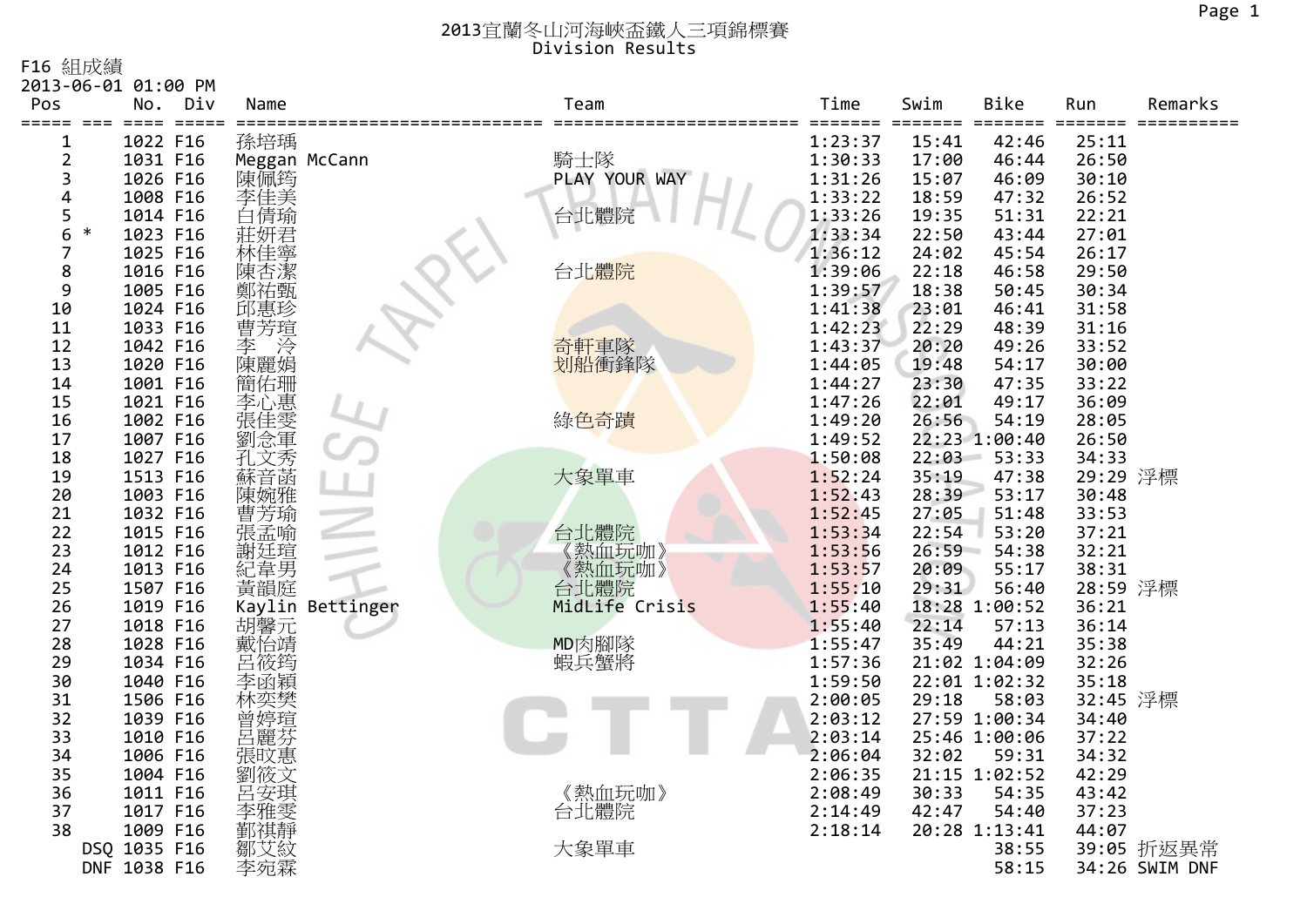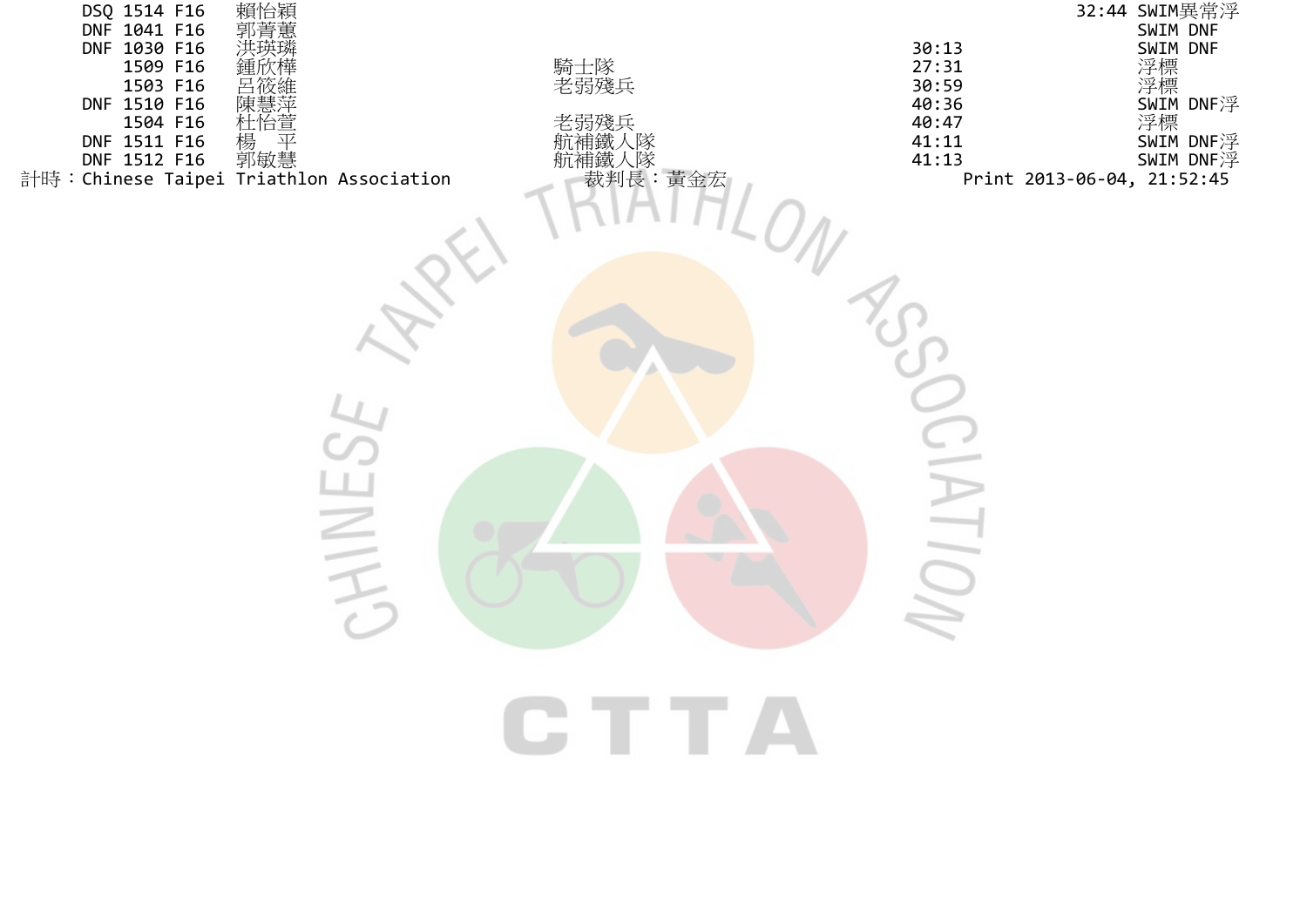| F36 組成績<br>2013-06-01 01:00 PM                                                                                                                                                                                    |                                           |        |                               |                                                                           |                                                             |                                                                     |                                                                |                            |
|-------------------------------------------------------------------------------------------------------------------------------------------------------------------------------------------------------------------|-------------------------------------------|--------|-------------------------------|---------------------------------------------------------------------------|-------------------------------------------------------------|---------------------------------------------------------------------|----------------------------------------------------------------|----------------------------|
| Pos<br>No. Div                                                                                                                                                                                                    | Name                                      |        | Team                          | Time                                                                      | Swim                                                        | Bike                                                                | Run                                                            | Remarks                    |
| 1059 F36<br>1<br>$\overline{2}$<br>1515 F36<br>3<br>1053 F36<br>4<br>1056 F36<br>5<br>1052 F36<br>$\epsilon$<br>1051 F36<br>$\overline{7}$<br>1057 F36<br>1055 F36 何蓮貞<br>計時:Chinese Taipei Triathlon Association | Veziane Faure<br>邱淑璜<br>林惠美<br>彭斌玮<br>蔡麗珠 |        | <b>PSJ</b><br>台北體院<br>裁判長:黃金宏 | 1:37:17<br>1:50:42<br>1:54:03<br>1:56:12<br>2:02:35<br>2:07:14<br>2:21:30 | 20:26<br>28:49<br>23:13<br>26:47<br>31:40<br>47:25<br>56:44 | 47:57<br>50:16<br>50:06<br>53:44<br>56:34<br>25:03 1:06:08<br>57:54 | 28:55<br>31:37 浮標<br>40:44<br>35:42<br>34:22<br>36:04<br>36:11 | Print 2013-06-04, 21:52:45 |
|                                                                                                                                                                                                                   |                                           | $\geq$ |                               |                                                                           |                                                             |                                                                     |                                                                |                            |
|                                                                                                                                                                                                                   |                                           |        | T T                           |                                                                           |                                                             |                                                                     |                                                                |                            |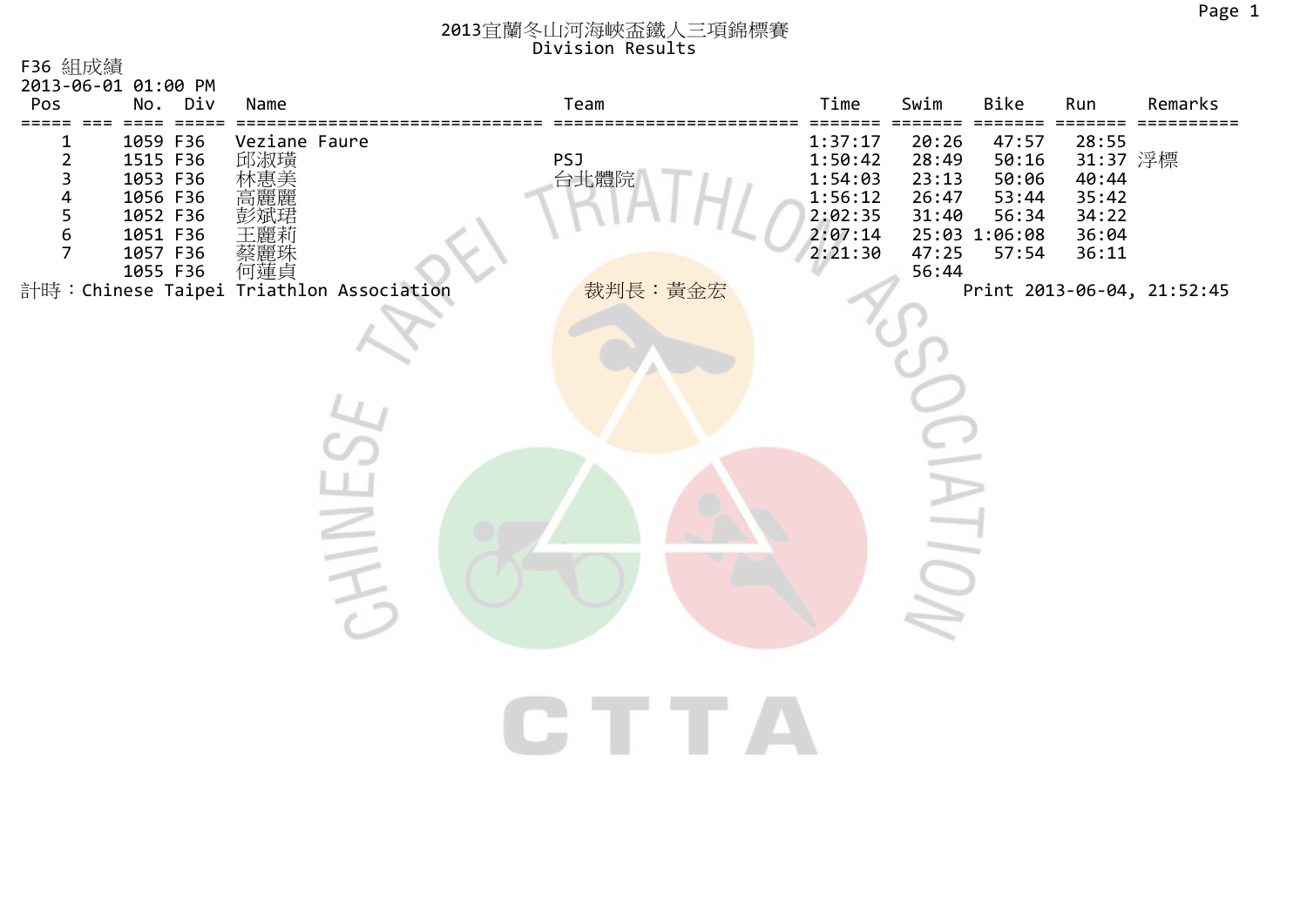M16 組成績

|                | 2013-06-01 01:00 PM               |                                       |                                         |                    |                |                |                                 |         |
|----------------|-----------------------------------|---------------------------------------|-----------------------------------------|--------------------|----------------|----------------|---------------------------------|---------|
| Pos            | Div<br>No.                        | Name                                  | Team                                    | Time               | Swim           | Bike           | Run                             | Remarks |
| =====          | $=$ $=$ $=$ $=$<br>$====$<br>$==$ |                                       |                                         | =======            | =======        | $====$         | $=$ $=$ $=$ $=$ $=$<br>$\equiv$ |         |
| 1              | 1065 M16                          | 陳智禎                                   | 可愛馬電行車                                  | 1:05:37            | 13:14          | 34:40          | 17:45                           |         |
| $\overline{2}$ | 1061 M16                          | 柳承宇                                   | 國訓Atempo 鐵人隊                            | 1:07:45            | 11:11          | 36:59          | 19:35                           |         |
| 3              | 1119 M16                          | 蔡御仲                                   |                                         | 1:08:25            | 12:21          | 34:51          | 21:14                           |         |
| 4              | 1106 M16                          | 李承峰                                   |                                         | 1:09:02            | 12:22          | 35:59          | 20:41                           |         |
| 5              | 1062 M16                          |                                       | 國訓Atempo 鐵人隊                            | 1:10:04            | 11:36          | 36:02          | 22:27                           |         |
| 6              | 1064 M16                          |                                       |                                         | 1:11:02            | 15:54          | 36:15          | 18:54                           |         |
| 7              | 1063 M16                          |                                       | 國訓Atempo 鐵人隊                            | 1:14:02            | 13:10          | 39:25          | 21:27                           |         |
| 8              | 1091 M16                          | 陳柏諭                                   |                                         | 1:18:25            | 16:33          | 40:53          | 20:59                           |         |
| 9              | 1113 M16                          | 蕭明鵬                                   | 台北體院鐵人隊                                 | 1:21:16            | 13:16          | 41:08          | 26:53                           |         |
| 10             | 1083 M16                          | 黃洋泓                                   | 台北體院                                    | 1:21:41            | 18:01          | 42:59          | 20:42                           |         |
| 11             | 1077 M16                          | 硯                                     | 品演慢跑-極限鐵人<br><mark>台北</mark> 體院<br>台北體院 | 1:21:58            | 18:00          | 42:01          | 21:58                           |         |
| 12             | 1085 M16                          | 楊祐豪<br>黃鼎翔                            |                                         | 1:22:58            | 20:14          | 37:34          | 25:11                           |         |
| 13             | 1082 M16                          |                                       |                                         | 1:23:32            | 19:27          | 41:36          | 22:29                           |         |
| 14             | 1092 M16                          | 賴又新                                   |                                         | 1:24:56            | 16:44          | 41:08          | 27:05                           |         |
| 15             | 1117 M16                          | 姜宗廷                                   |                                         | 1:25:40            | 17:20          | 44:10          | 24:11                           |         |
| 16             | 1096 M16                          | 黃騰緯                                   |                                         | 1:26:20            | 18:52          | 41:02          | 26:27                           |         |
| 17             | 1094 M16                          | (簡佑霖)                                 |                                         | 1:26:28            | 14:44          | 45:18          | 26:27                           |         |
| 18<br>19       | 1116 M16                          |                                       |                                         | 1:26:30            | 16:37          | 42:53          | 27:01                           |         |
| 20             | 1086 M16<br>1081 M16              | "張高振志愷<br>南張志愷<br><br>王 <u>朝</u><br>王 | 台北體院院<br>台北體體院<br>台北體體院                 | 1:28:12<br>1:28:14 | 20:46<br>19:01 | 44:39<br>45:25 | 22:48<br>23:50                  |         |
| 21             | 1084 M16                          |                                       |                                         | 1:28:15            | 16:40          | 44:43          | 26:52                           |         |
| 22             | 1087 M16                          |                                       |                                         | 1:28:21            | 19:04          | 45:28          | 23:51                           |         |
| 23             | 1517 M16                          |                                       | 台北體院                                    | 1:31:18            | 19:45          | 49:35          | 22:00 浮標                        |         |
| 24             | 1075 M16                          | 注少君<br>崔彥宸                            |                                         | 1:32:22            | 17:45          | 47:06          | 27:32                           |         |
| 25             | 1108 M16                          | 黃重諺                                   | 航補鐵人隊                                   | 1:34:28            | 21:45          | 48:24          | 24:20                           |         |
| 26             | 1095 M16                          | 簡邑軒                                   |                                         | 1:35:31            | 16:20          | 48:22          | 30:50                           |         |
| 27             | 1080 M16                          | 林奕成                                   |                                         | 1:36:35            | 17:54          | 47:28          | 31:14                           |         |
| 28             | 1097 M16                          | 謝漢瑋                                   | PLAY YOUR WAY                           | 1:37:01            | 14:26          | 49:38          | 32:59                           |         |
| 29             | 1099 M16                          | 張永龍                                   | MD肉腳隊                                   | 1:37:06            | 21:44          | 43:54          | 31:28                           |         |
| 30             | 1100 M16                          | 官育丞                                   | MD肉腳隊                                   | 1:37:20            | 23:06          | 42:34          | 31:41                           |         |
| 31             | 1090 M16                          |                                       |                                         | 1:37:39            | 17:59          | 42:06          | 37:35                           |         |
| 32             | 1070 M16                          | 林哲宏                                   | 台北體院                                    | 1:39:02            | 17:50          | 50:31          | 30:42                           |         |
| 33             | 1112 M16                          | 楊志文                                   | 蝦兵蟹將                                    | 1:39:09            | 17:37          | 51:33          | 30:00                           |         |
| 34             | 1118 M16                          | 黃允                                    |                                         | 1:41:48            | 14:35          | 52:55          | 34:19                           |         |
| 35             | 1068 M16                          | 陳韋睿                                   |                                         | 1:41:58            | 19:59          | 48:41          | 33:18                           |         |
| 36             | 1114 M16                          | 震<br>朱                                |                                         | 1:45:22            | 24:04          | 48:25          | 32:54                           |         |
| 37             | 1526 M16                          | 陳奕安                                   |                                         | 1:45:31            | 28:35          | 49:07          | 27:51                           | 浮標      |
| 38             | 1519 M16                          | 黃偉傑                                   |                                         | 1:47:00            | 34:12          | 52:19          | 20:30                           | 浮標      |
| 39             | 1518 M16                          | 曾書桓                                   | 台北體院                                    | 1:49:25            | 21:25          | 47:13          | 40:48                           | 浮標      |
| 40             | 1098 M16                          | 楊博閔                                   | 楊朝欽                                     | 1:49:35            | 21:37          | 53:16          | 34:43                           |         |
|                |                                   |                                       |                                         |                    |                |                |                                 |         |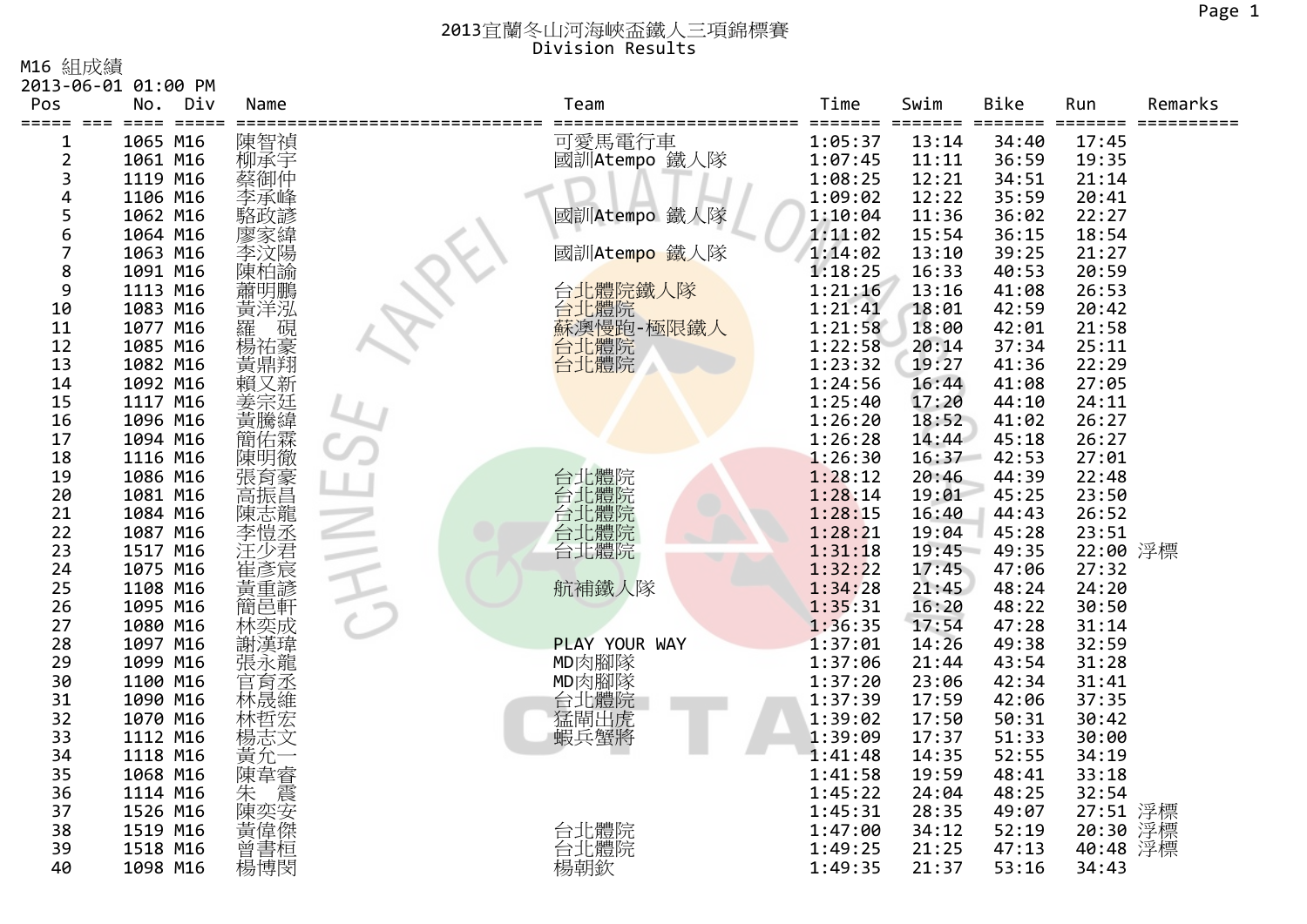| 1076 M16<br>41<br>42<br>1072 M16<br>43<br>1078 M16<br>44<br>1069 M16<br>45<br>1071 M16<br>1516 M16<br>46<br>1102 M16<br>47<br>48<br>1115 M16<br>49<br>1074 M16<br>1093 M16<br>50<br>51<br>1111 M16<br>52<br>1523 M16<br>53<br>1110 M16<br>54<br>1520 M16<br>1522 M16<br>55<br>1521 M16<br>56<br>57<br>1079 M16<br>58 1101 M16 羅宏恩<br>DNF 1524 M16 薛育祺<br>1525 M16 李政達<br>計時:Chinese Taipei Triathlon Association | 林陳彥忠<br>陳<br><br><br><br><br><br><br><br><br><br><br><br><br><br><br><br><br><br><br><br><br><br><br>黃慈玄<br>賴品融<br>葉修丞<br>許昆中<br> 周宏興<br> 東京<br> 陳哲<br> 東京<br> <br> <br> <br> <br> <br> <br> <br>徐衍匡<br>沈世弘 |          | MD肉腳隊<br>阿中的第一次<br>格林<br>蝦兵蟹將<br>"騎击隊<br>航補鐵人隊<br>鐵殼家族<br>騎士 <mark>隊</mark><br>《熱血玩咖》<br>MD肉腳隊<br>航補鐵人隊<br>裁判長:黃金宏 | 1:49:51<br>1:50:30<br>1:51:41<br>1:51:48<br>1:53:14<br>1:53:48<br>1:54:02<br>1:54:48<br>1:55:44<br>1:57:04<br>1:58:36<br>1:58:51<br>1:59:59<br>2:02:11<br>2:04:17<br>2:05:52<br>2:06:50<br>2:16:39 | 23:58<br>55:07<br>29:57<br>47:05<br>24:46<br>55:08<br>21:51<br>56:56<br>28:16<br>54:13<br>29:36<br>55:18<br>19:53<br>54:30<br>26:55<br>57:58<br>22:11<br>57:39<br>56:50<br>24:49<br>29:05<br>58:13<br>27:58 1:01:11<br>28:56 1:05:28<br>39:31<br>55:46<br>27:57<br>56:43<br>38:24<br>57:48<br>28:32<br>54:36<br>28:44<br>53:02<br>36:25 | 30:48<br>33:29<br>31:48<br>33:02<br>30:46<br>28:56 浮標<br>39:40<br>29:57<br>35:55<br>35:26<br>31:20<br>29:43 浮標<br>25:36<br>26:55 浮標<br>39:38 浮標<br>29:40 浮標<br>43:43<br>54:54<br>30:39 SWIM DNF浮<br>浮標<br>Print 2013-06-04, 21:52:45 |
|------------------------------------------------------------------------------------------------------------------------------------------------------------------------------------------------------------------------------------------------------------------------------------------------------------------------------------------------------------------------------------------------------------------|-------------------------------------------------------------------------------------------------------------------------------------------------------------------------------------------------------------|----------|--------------------------------------------------------------------------------------------------------------------|----------------------------------------------------------------------------------------------------------------------------------------------------------------------------------------------------|-----------------------------------------------------------------------------------------------------------------------------------------------------------------------------------------------------------------------------------------------------------------------------------------------------------------------------------------|--------------------------------------------------------------------------------------------------------------------------------------------------------------------------------------------------------------------------------------|
|                                                                                                                                                                                                                                                                                                                                                                                                                  |                                                                                                                                                                                                             | $\equiv$ |                                                                                                                    |                                                                                                                                                                                                    |                                                                                                                                                                                                                                                                                                                                         |                                                                                                                                                                                                                                      |
|                                                                                                                                                                                                                                                                                                                                                                                                                  |                                                                                                                                                                                                             |          |                                                                                                                    |                                                                                                                                                                                                    |                                                                                                                                                                                                                                                                                                                                         |                                                                                                                                                                                                                                      |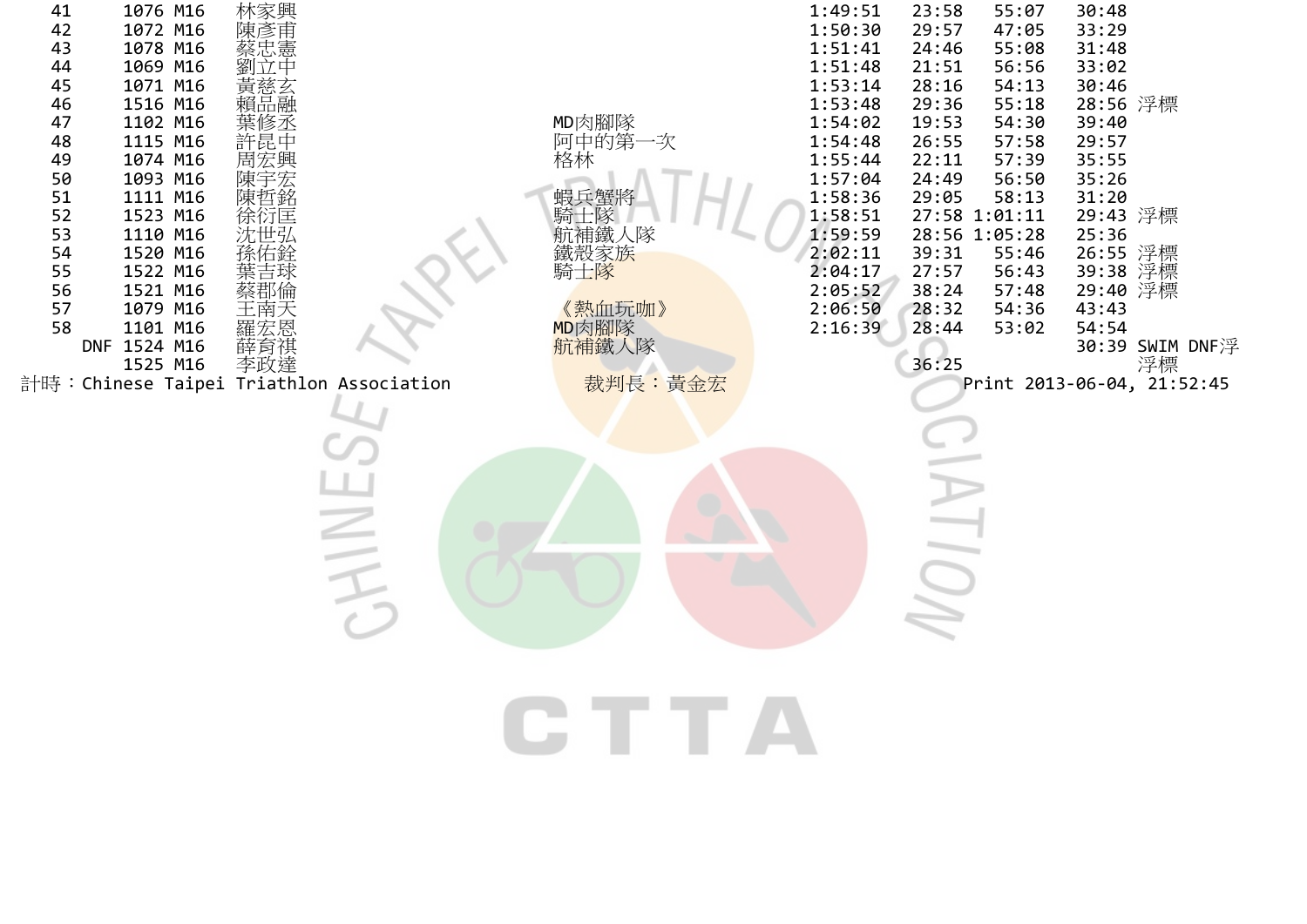M26 組成績

2013‐06‐01 01:00 PM

| Pos<br>=====   | No.<br>====          | Div<br>$=$ $=$ $=$ $=$ | Name               |                   | Team             | Time<br>=======    | Swim<br>======= | <b>Bike</b><br>==== | Run<br>======  | Remarks |
|----------------|----------------------|------------------------|--------------------|-------------------|------------------|--------------------|-----------------|---------------------|----------------|---------|
| 1              | 1256 M26             |                        | Michal Bucek       |                   | Culprit Bicycles | 1:06:12            | 12:00           | 36:08               | 18:05          |         |
| $\overline{2}$ | 1126 M26             |                        |                    |                   | 台灣大腳丫長跑協會        | 1:09:14            | 15:39           | 35:23               | 18:13          |         |
| 3              | 1286 M26             |                        |                    |                   | 黑衫軍              | 1:11:23            | 16:14           | 35:15               | 19:55          |         |
| 4              | 1268 M26             |                        |                    |                   |                  | 1:12:42            | 15:17           | 36:53               | 20:32          |         |
| 5              | 1173 M26             |                        | ·洪李异季金:志吉季金:       |                   | 蘇澳慢跑-極限鐵人        | 1:14:49            | 16:30           | 38:40               | 19:40          |         |
| 6              | 1161 M26             |                        | Phil Dawson        |                   |                  | 1:15:47            | 13:41           | 39:12               | 22:55          |         |
| 7              | 1283 M26             |                        | 陳永防                |                   |                  | 1:16:19            | 15:32           | 36:10               | 24:39          |         |
| 8              | 1248 M26             |                        | 張騰巍                |                   | 張騰巍建築師事務所        | 1:17:20            | 18:22           | 38:40               | 20:19          |         |
| 9              | 1192 M26             |                        | 黃蔚程                |                   |                  | 1:19:42            | 12:28           | 44:24               | 22:51          |         |
| 10             | 1149 M26             |                        | Stu Dawson         |                   |                  | 1:20:41            | 13:18           | 42:25               | 24:59          |         |
| 11             | 1156 M26             |                        | 陳信樺                |                   |                  | 1:23:39            | 18:54           | 42:39               | 22:06          |         |
| 12             | 1196 M26             |                        | 鄧世緯                |                   |                  | 1:24:13            | 19:04           | 42:31               | 22:39          |         |
| 13             | 1257 M26             |                        | 黃信瑋                |                   | 大象單車             | 1:24:52            | 20:59           | 38:20               | 25:33          |         |
| 14             | 1214 M26             |                        | 廖俊彥                |                   | 鐵殼家族             | 1:25:00            | 19:41           | 39:21               | 25:59          |         |
| 15             | 1187 M26             |                        | 陳泓文                |                   | 《熱血玩咖》           | 1:28:14            | 19:23           | 44:34               | 24:18          |         |
| 16             | 1292 M26             |                        |                    | Vladimir Skultety |                  | 1:28:15            | 17:21           | 42:30               | 28:25          |         |
| 17             | 1229 M26             |                        | 張皓涵<br>邱永龍繹<br>張豐繹 |                   | 騎士隊              | 1:28:31            | 19:49           | 43:50               | 24:53          |         |
| 18             | 1213 M26             |                        |                    |                   | 鐵殼家族             | 1:29:00            | 19:51           | 46:41               | 22:29          |         |
| 19             | 1225 M26             |                        |                    |                   |                  | 1:29:26            | 16:30           | 46:47               | 26:10          |         |
| 20             | 1267 M26             |                        | 蔡昀竹                |                   |                  | 1:30:06            | 20:46           | 47:45               | 21:37          |         |
| 21             | 1230 M26             |                        | 白東穎                |                   | 騎士隊              | 1:30:18            | 18:33           | 46:20               | 25:26          |         |
| 22             | 1166 M26             |                        | 秦浩瑋                |                   | 蕭克瑋              | 1:30:42            | 17:53           | 44:25               | 28:25          |         |
| 23             | 1274 M26             |                        | 呂欣融                |                   |                  | 1:31:59            | 21:33           | 47:43               | 22:43          |         |
| 24             | 1235 M26             |                        | 何健僑                |                   |                  | 1:32:17            | 19:41           | 47:40               | 24:57          |         |
| 25             | 1198 M26             |                        | 王維辰                |                   |                  | 1:32:46            | 19:18           | 45:06               | 28:23          |         |
| 26             | 1129 M26             |                        | 吳尚育                |                   | 綠色奇蹟             | 1:33:18            | 23:23           | 43:50               | 26:06          |         |
| 27<br>28       | 1135 M26<br>1131 M26 |                        | 何建毅                |                   | 豆腐岬17餐廳          | 1:33:18<br>1:33:44 | 20:10           | 48:17               | 24:53<br>23:56 |         |
| 29             | 1204 M26             |                        | 楊啟文                |                   |                  | 1:33:49            | 20:30<br>22:50  | 49:19<br>45:21      | 25:39          |         |
| 30             | 1254 M26             |                        | 林偉銘<br>林玨璋         |                   |                  | 1:33:59            | 18:06           | 49:10               | 26:43          |         |
| 31             | 1170 M26             |                        | 劉俊男                |                   |                  | 1:34:01            | 20:59           | 47:13               | 25:50          |         |
| 32             | 1208 M26             |                        | 胡智樺                |                   |                  | 1:34:06            | 25:56           | 45:47               | 22:25          |         |
| 33             | 1294 M26             |                        | 陳方熾                |                   |                  | 1:34:43            | 18:42           | 48:22               | 27:40          |         |
| 34             | 1291 M26             |                        | 陳弘達                |                   |                  | 1:34:49            | 15:24           | 49:14               | 30:12          |         |
| 35             | 1181 M26             |                        | 邱大源                |                   |                  | 1:34:56            | 19:04           | 42:28               | 33:26          |         |
| 36             | 1178 M26             |                        | 賴朝基                |                   |                  | 1:36:06            | 20:27           | 46:54               | 28:45          |         |
| 37             | 1130 M26             |                        | 陳銘宏                |                   | 綠色奇蹟             | 1:36:06            | 25:01           | 47:23               | 23:43          |         |
| 38             | 1244 M26             |                        | 柯博承                |                   |                  | 1:36:31            | 21:21           | 45:02               | 30:09          |         |
| 39             | 1164 M26             |                        | 蕭琮暉                |                   | 蕭克瑋              | 1:36:35            | 17:49           | 50:38               | 28:08          |         |
| 40             | 1284 M26             |                        | 池俊樑                |                   | 奇軒車隊             | 1:37:38            | 18:19           | 43:32               | 35:47          |         |
|                |                      |                        |                    |                   |                  |                    |                 |                     |                |         |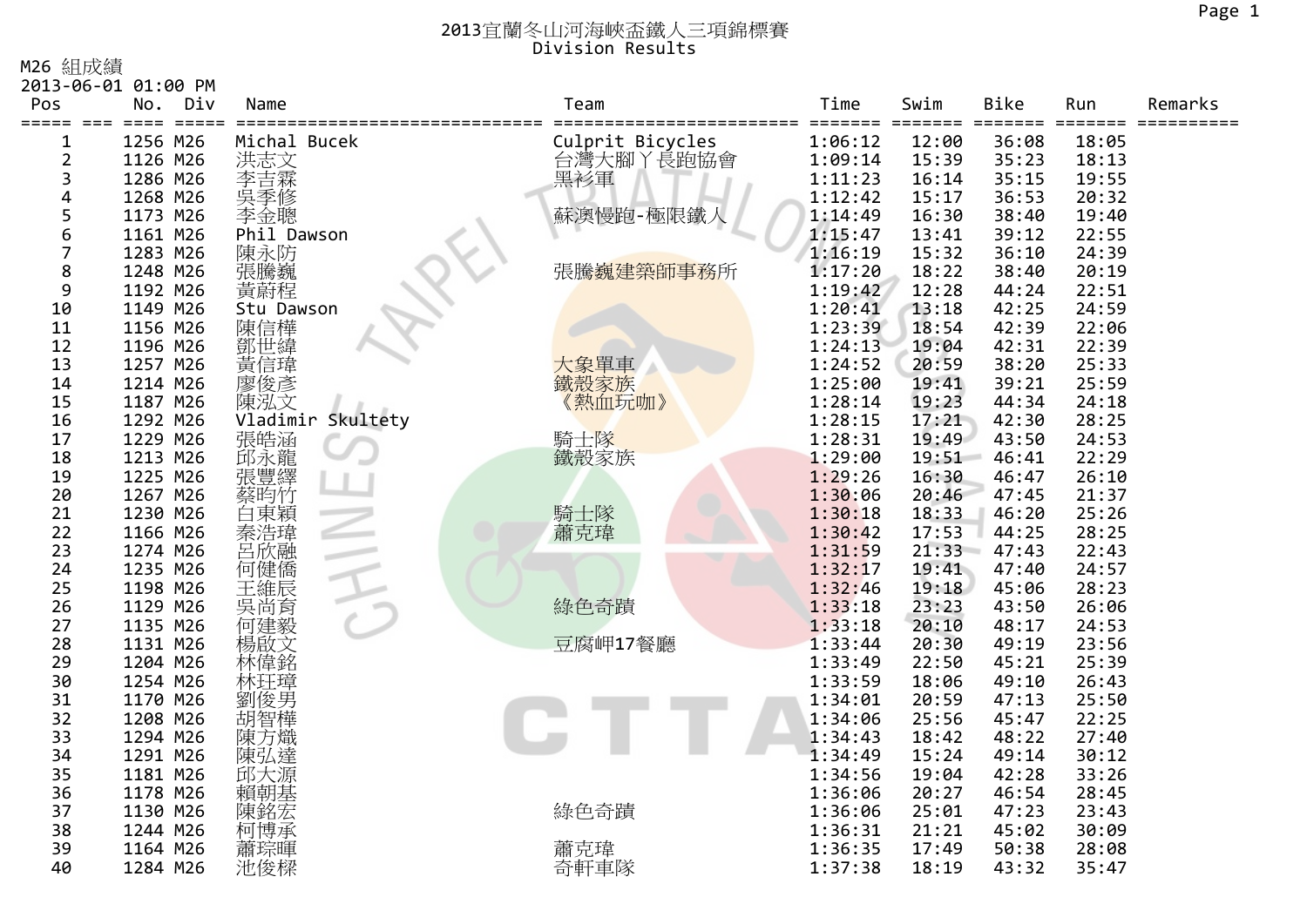| 41 | 1246 M26 | 郭建成                                                                                                                          | 總統府侍衛室                      | 1:37:43 | 19:24 | 51:24 | 26:56    |
|----|----------|------------------------------------------------------------------------------------------------------------------------------|-----------------------------|---------|-------|-------|----------|
| 42 | 1280 M26 | 陳功展                                                                                                                          |                             | 1:37:45 | 24:04 | 47:31 | 26:11    |
| 43 | 1176 M26 | 賴永祥                                                                                                                          |                             | 1:38:03 | 22:52 | 48:48 | 26:24    |
| 44 | 1527 M26 |                                                                                                                              |                             | 1:38:13 | 26:34 | 44:55 | 26:45 浮標 |
| 45 | 1250 M26 |                                                                                                                              |                             | 1:38:17 | 19:52 | 53:49 | 24:37    |
| 46 | 1194 M26 |                                                                                                                              |                             | 1:38:32 | 21:54 | 48:22 | 28:17    |
| 47 | 1260 M26 |                                                                                                                              |                             | 1:38:52 | 20:40 | 48:15 | 29:58    |
| 48 | 1144 M26 | 得許王黃游林!!<br><br><br><br><br><br><br><br><br><br><br><br><br><br><br><br><br><br><br><br><br><br><br><br><br><br><br><br><br> |                             | 1:39:01 | 20:52 | 51:31 | 26:39    |
| 49 | 1203 M26 | 陳泳誠                                                                                                                          |                             | 1:39:01 | 19:28 | 48:35 | 30:59    |
| 50 | 1212 M26 | 林信杰                                                                                                                          |                             | 1:39:27 | 24:08 | 52:37 | 22:43    |
| 51 | 1193 M26 | Wray Dumont                                                                                                                  | 鐵殼家族<br>MidLife Crisis      | 1:39:37 | 20:26 | 57:54 | 21:17    |
| 52 | 1227 M26 |                                                                                                                              |                             | 1:39:46 | 20:02 | 49:16 | 30:29    |
| 53 | 1288 M26 |                                                                                                                              |                             | 1:39:49 | 25:12 | 49:22 | 25:15    |
| 54 | 1234 M26 | 一吳象茂<br>松克<br><br><br><br><br><br><br><br><br><br><br><br><br><br><br><br><br><br><br><br><br><br><br><br>                   |                             | 1:39:51 | 25:11 | 48:17 | 26:23    |
| 55 | 1544 M26 | 蔣國強                                                                                                                          |                             | 1:40:01 | 24:19 | 49:09 | 26:34 浮標 |
| 56 | 1245 M26 | 翁國翔                                                                                                                          |                             | 1:40:26 | 20:46 | 56:26 | 23:16    |
| 57 | 1183 M26 | 賴昱廷                                                                                                                          | 《熱血玩咖》                      | 1:40:32 | 23:54 | 53:26 | 23:13    |
| 58 | 1199 M26 | 陳志偉                                                                                                                          |                             | 1:40:48 | 20:24 | 50:53 | 29:32    |
| 59 | 1226 M26 |                                                                                                                              |                             | 1:41:06 | 21:17 | 48:52 | 30:58    |
| 60 | 1275 M26 | 呉鐘鳴<br>戴慎昌                                                                                                                   |                             | 1:41:08 | 25:36 | 46:17 | 29:16    |
| 61 | 1279 M26 | 王顥勳                                                                                                                          |                             | 1:41:11 | 20:44 | 48:49 | 31:39    |
| 62 | 1147 M26 |                                                                                                                              |                             | 1:41:33 | 20:13 | 50:05 | 31:16    |
| 63 | 1241 M26 |                                                                                                                              | <mark>猛閘出虎</mark><br>航補鐵人隊  | 1:42:14 | 28:38 | 52:28 | 21:10    |
| 64 | 1277 M26 |                                                                                                                              |                             | 1:42:42 | 21:50 | 49:48 | 31:06    |
| 65 | 1205 M26 | 吳陳陳李李陳呂  朝文俊亮明蒼喬亞姓                                                                                                           |                             | 1:42:52 | 21:20 | 50:01 | 31:32    |
| 66 | 1545 M26 |                                                                                                                              |                             | 1:42:52 | 20:38 | 57:26 | 24:50 浮標 |
| 67 | 1174 M26 |                                                                                                                              |                             | 1:42:54 | 23:14 | 53:20 | 26:20    |
| 68 | 1273 M26 |                                                                                                                              |                             | 1:42:59 | 20:40 | 48:45 | 33:35    |
| 69 | 1137 M26 |                                                                                                                              |                             | 1:43:07 | 25:09 | 49:54 | 28:05    |
| 70 | 1271 M26 | 張皓翔<br>吳重毅                                                                                                                   |                             | 1:43:10 | 22:19 | 47:26 | 33:26    |
| 71 | 1217 M26 |                                                                                                                              |                             | 1:43:18 | 27:57 | 48:11 | 27:10    |
| 72 | 1243 M26 | 郭仲書                                                                                                                          |                             | 1:43:43 | 28:56 | 48:53 | 25:55    |
| 73 | 1541 M26 | 陳文宗                                                                                                                          |                             | 1:43:43 | 19:19 | 49:14 | 35:12 浮標 |
| 74 | 1258 M26 | 謝宗達                                                                                                                          | 我是鐵人<br>我很慢 f<br>你很爽<br>繼續跑 | 1:43:45 | 26:50 | 52:08 | 24:47    |
| 75 | 1287 M26 | 湯瑋喬                                                                                                                          |                             | 1:44:28 | 23:54 | 46:58 | 33:37    |
| 76 | 1128 M26 | 周立宸                                                                                                                          |                             | 1:44:29 | 20:04 | 54:04 | 30:22    |
| 77 | 1278 M26 | 陳柏雄                                                                                                                          |                             | 1:45:01 | 22:38 | 51:38 | 30:47    |
| 78 |          | 張人友                                                                                                                          |                             |         |       |       |          |
|    | 1281 M26 |                                                                                                                              |                             | 1:45:18 | 21:47 | 53:04 | 30:28    |
| 79 | 1251 M26 |                                                                                                                              | 蝦兵蟹將                        | 1:46:19 | 20:21 | 56:34 | 29:24    |
| 80 | 1539 M26 |                                                                                                                              |                             | 1:46:30 | 27:07 | 46:38 | 32:47 浮標 |
| 81 | 1184 M26 |                                                                                                                              | 《熱血玩咖》                      | 1:46:32 | 27:47 | 51:27 | 27:19    |
| 82 | 1242 M26 | <sup>旅</sup> 羅吳克武<br>長藤亮<br>彭武<br>朱福<br>朱福<br>朱福<br>朱 <i>張毅</i><br>朱福                                                        |                             | 1:46:33 | 19:23 | 54:45 | 32:26    |
| 83 | 1127 M26 | "楊賴吳"                                                                                                                        |                             | 1:46:41 | 23:07 | 54:03 | 29:31    |
| 84 | 1182 M26 |                                                                                                                              | 《熱血玩咖》                      | 1:46:41 | 19:17 | 53:46 | 33:40    |
| 85 | 1530 M26 |                                                                                                                              |                             | 1:46:50 | 28:39 | 49:10 | 29:02 浮標 |
| 86 | 1186 M26 | 沈家宏<br>翁韶鴻                                                                                                                   | 《熱血玩咖》                      | 1:47:06 | 20:07 | 50:14 | 36:46    |
| 87 | 1175 M26 |                                                                                                                              |                             | 1:47:07 | 22:49 | 54:22 | 29:57    |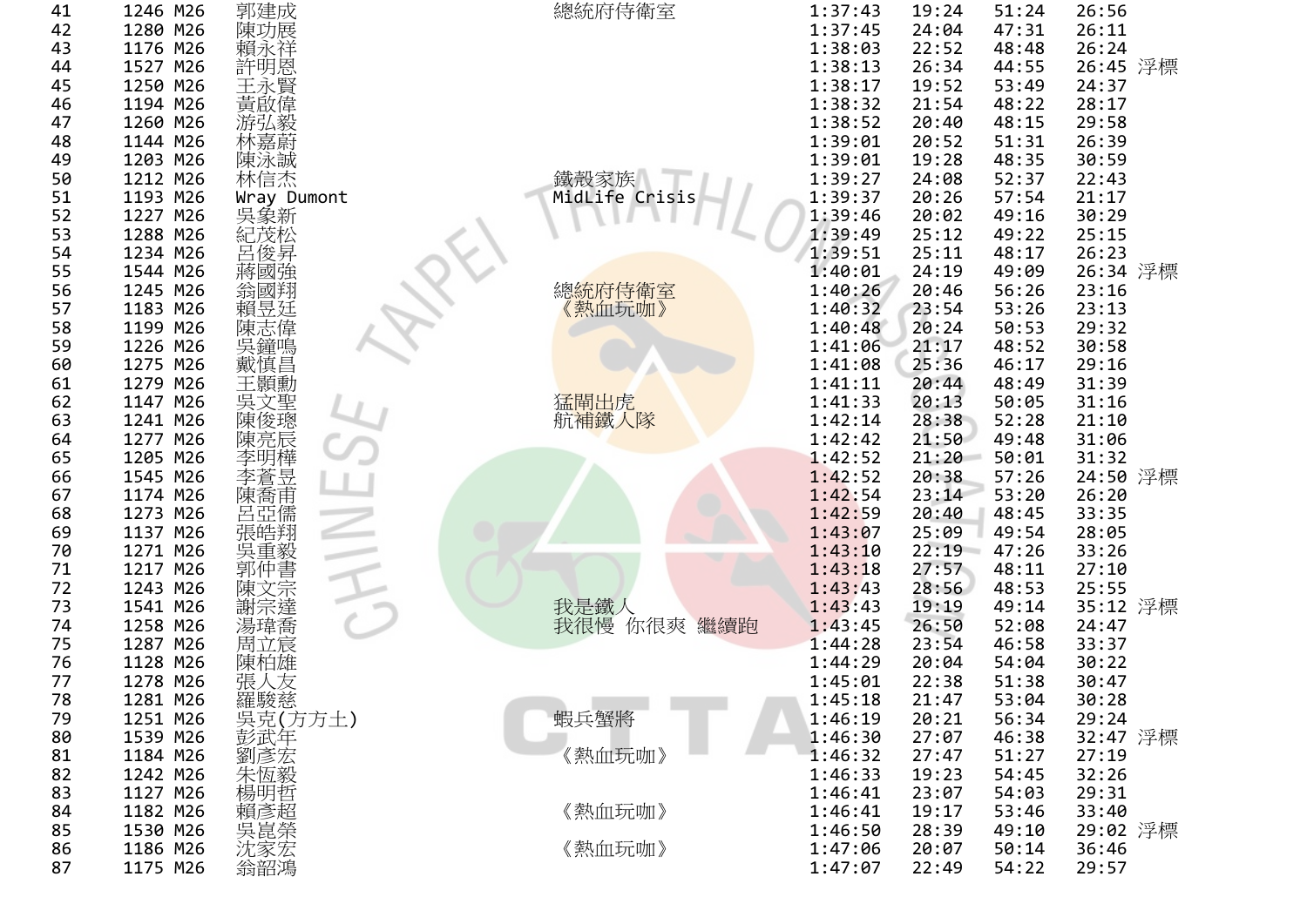| 88  | 1239 M26 |                                                                                    |                                      | 1:47:38 | 52:52<br>23:43 | 31:04                |
|-----|----------|------------------------------------------------------------------------------------|--------------------------------------|---------|----------------|----------------------|
| 89  | 1165 M26 | 郭异克博文/<br>泉克博文/<br>张                                                               | 蕭克瑋                                  | 1:47:54 | 24:38<br>49:00 | 34:17                |
| 90  | 1293 M26 |                                                                                    |                                      | 1:48:06 | 24:57<br>49:20 | 33:50                |
| 91  | 1159 M26 |                                                                                    |                                      | 1:48:19 | 24:21<br>54:26 | 29:33                |
| 92  | 1139 M26 |                                                                                    |                                      | 1:48:22 | 26:46<br>54:28 | 27:10                |
| 93  | 1249 M26 |                                                                                    |                                      | 1:48:33 | 53:20<br>23:28 | 31:46                |
| 94  | 1207 M26 | ·陳吳謝<br>謝·<br>謝·                                                                   |                                      | 1:48:40 | 50:57<br>17:44 | 40:00                |
| 95  | 1282 M26 |                                                                                    |                                      | 1:48:43 | 21:52<br>55:44 | 31:08                |
| 96  | 1542 M26 | ā林張黃李賴#<br><del>《</del> 安敏政宗威#<br>《安徽政宗威                                           | 熱血TDK                                | 1:48:43 | 53:43<br>25:00 | 30:00 浮標             |
| 97  | 1191 M26 |                                                                                    |                                      | 1:48:49 | 53:08<br>24:32 | 31:10                |
|     |          |                                                                                    | King Rider                           |         |                |                      |
| 98  | 1150 M26 |                                                                                    |                                      | 1:49:12 | 22:36<br>51:34 | 35:03                |
| 99  | 1238 M26 |                                                                                    |                                      | 1:49:49 | 22:51 1:00:18  | 26:41                |
| 100 | 1185 M26 | 范捷翔                                                                                | 《熱血玩咖》                               | 1:49:57 | 23:42<br>48:24 | 37:52                |
| 101 | 1233 M26 |                                                                                    |                                      | 1:50:15 | 55:15<br>22:09 | 32:52                |
| 102 | 1153 M26 |                                                                                    |                                      | 1:50:23 | 19:34 1:02:28  | 28:22                |
| 103 | 1202 M26 | 陳蔣朋思                                                                               | 熱血TDK                                | 1:50:36 | 19:11<br>53:47 | 37:39                |
| 104 | 1216 M26 |                                                                                    |                                      | 1:50:39 | 31:53<br>48:48 | 30:00                |
| 105 | 1266 M26 | 汪奕同<br>趙勝宏                                                                         |                                      | 1:50:49 | 22:55<br>57:58 | 29:57                |
| 106 | 1550 M26 | 陳廷輔                                                                                |                                      | 1:51:28 | 28:31<br>58:07 | 24:51 浮標             |
| 107 | 1289 M26 | 王柏凱                                                                                | <mark>阿中的第一次</mark><br>航補鐵人隊<br>新竹物流 | 1:51:31 | 27:52<br>54:10 | 29:30                |
| 108 | 1210 M26 |                                                                                    |                                      | 1:51:35 | 58:21<br>20:21 | 32:55                |
| 109 | 1538 M26 |                                                                                    | 欣興電子                                 | 1:51:40 | 52:29<br>23:55 | 35:17 浮標             |
| 110 | 1145 M26 |                                                                                    |                                      | 1:52:07 | 51:53<br>24:27 | 35:48                |
| 111 | 1253 M26 | 工卓林吳何游楊張盧莎伯家宜信暉文絢晏昱恕就豪國賢宗德喬榕佑俗                                                     |                                      | 1:52:33 | 23:50<br>57:09 | 31:34                |
| 112 | 1579 M26 |                                                                                    | 無菸家園<br>三鐵競技社                        | 1:52:45 | 29:25<br>57:11 | 26:11 浮標             |
| 113 | 1163 M26 |                                                                                    |                                      | 1:52:54 | 27:34<br>52:41 | 32:40                |
| 114 | 1232 M26 |                                                                                    | <b>UCR</b>                           | 1:52:58 | 25:31<br>56:52 | 30:36                |
| 115 | 1152 M26 |                                                                                    |                                      | 1:53:03 | 25:25<br>59:06 | 28:33                |
| 116 | 1265 M26 |                                                                                    |                                      | 1:53:03 | 31:13<br>52:45 | 29:06                |
| 117 | 1215 M26 | 深毅倫<br>黃柏勳                                                                         |                                      | 1:53:23 | 22:45<br>55:04 | 35:35                |
| 118 | 1157 M26 |                                                                                    |                                      | 1:53:26 | 26:03<br>51:53 | 35:31                |
| 119 | 1531 M26 |                                                                                    |                                      | 1:53:33 | 25:16 1:00:16  | 28:02 浮標             |
| 120 | 1160 M26 |                                                                                    | 老弱殘兵                                 | 1:53:42 | 20:47<br>59:29 | 33:26                |
| 121 | 1219 M26 | 《吳黃黃陳#                                                                             |                                      | 1:53:44 | 20:38<br>54:41 | 38:26                |
| 122 | 1222 M26 |                                                                                    |                                      | 1:53:54 | 25:43<br>57:49 | 30:24                |
| 123 | 1143 M26 | ·陳曾林<br>曾林<br><br><br><br><br><br><br><br><br><br><br><br><br><br><br><br><br><br> |                                      | 1:54:03 | 19:42 1:00:00  | 34:22                |
| 124 | 1211 M26 |                                                                                    | 龍門國中<br>鐵殼家族                         | 1:54:14 | 23:49<br>56:37 | 33:49                |
| 125 | 1154 M26 |                                                                                    |                                      | 1:54:19 | 21:48 1:00:38  | 31:54                |
| 126 | 1237 M26 |                                                                                    |                                      | 1:54:26 | 57:46<br>21:19 | 35:23                |
| 127 | 1140 M26 |                                                                                    |                                      | 1:54:52 | 53:43<br>25:40 | 35:29                |
| 128 | 1132 M26 |                                                                                    | 豆腐岬17餐廳                              | 1:55:14 | 22:58 1:02:37  | 29:40                |
|     |          |                                                                                    |                                      |         | 24:00 1:02:36  |                      |
| 129 | 1578 M26 |                                                                                    | 無菸家園                                 | 1:55:28 | 23:27 1:03:10  | 28:54 浮標<br>29:23 浮標 |
| 130 | 1580 M26 |                                                                                    | 無菸家園                                 | 1:56:00 |                |                      |
| 131 | 1141 M26 |                                                                                    |                                      | 1:56:03 | 21:40 1:03:06  | 31:17                |
| 132 | 1549 M26 |                                                                                    | 騎士隊                                  | 1:56:18 | 51:07<br>26:09 | 39:03 浮標             |
| 133 | 1146 M26 | ₩王蔡李吳范王曾詹陳彊卒申昌彥國傑冠家詠力晞*正岦滸偉翔森泓先瑋↑                                                  |                                      | 1:56:51 | 55:15<br>27:08 | 34:29                |
| 134 | 1158 M26 | 張勝文                                                                                |                                      | 1:56:58 | 21:29 1:00:09  | 35:21                |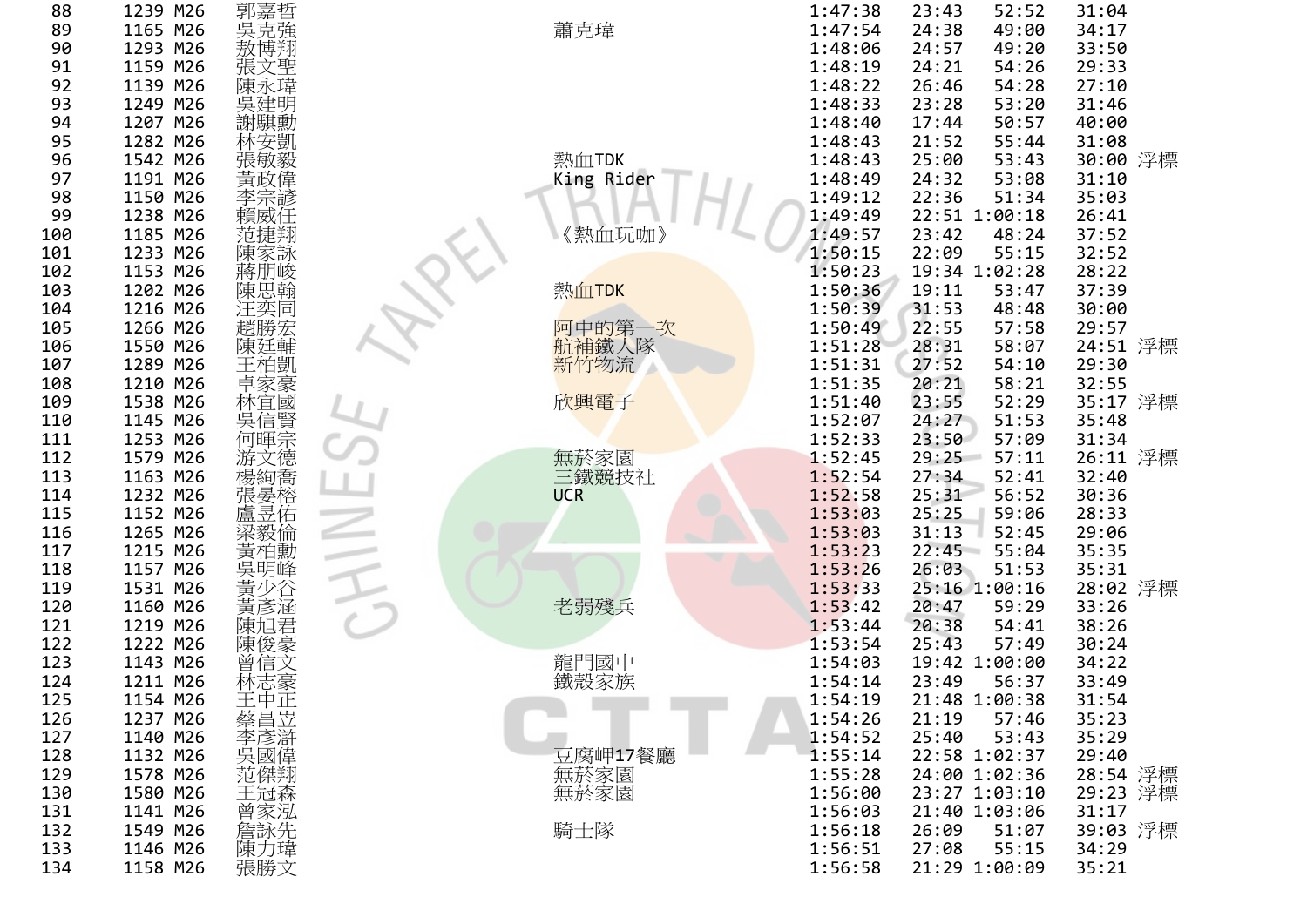| 135        | 1221 M26             | 吳啟帆                   |                                         | 宜中鐵人         | 1:57:47            | 40:51                          | 45:53 | 31:04          |                            |
|------------|----------------------|-----------------------|-----------------------------------------|--------------|--------------------|--------------------------------|-------|----------------|----------------------------|
| 136        | 1255 M26             | 蔡柏鋒                   |                                         |              | 1:57:55            | 27:28                          | 58:54 | 31:33          |                            |
| 137        | 1548 M26             |                       |                                         | 騎士隊          | 1:57:58            | 29:55                          | 55:36 | 32:28 浮標       |                            |
| 138        | 1228 M26             | 祭林吳鄭鄒賴鐘胡陳馬仲韋景兆揚志明孝宏虛, |                                         |              | 1:58:18            | 21:35                          | 54:15 | 42:29          |                            |
| 139        | 1162 M26             |                       |                                         |              | 1:59:07            | 32:17                          | 56:58 | 29:53          |                            |
| 140        | 1252 M26             |                       |                                         | 蝦兵蟹將<br>宜中鐵人 | 1:59:25            | 29:03                          | 53:06 | 37:17          |                            |
| 141        | 1220 M26             |                       |                                         |              | 1:59:43            | 37:29                          | 56:57 | 25:18          |                            |
| 142        | 1535 M26             |                       |                                         | 格林           | 2:00:13            | 26:35                          | 54:57 | 38:42 浮標       |                            |
| 143        | 1195 M26             |                       |                                         |              | 2:00:20            | 27:19 1:06:13                  |       | 26:48          |                            |
| 144        | 1247 M26             |                       |                                         | 總統府侍衛室       | 2:00:26            | 19:00 1:01:00                  |       | 40:27          |                            |
| 145        | 1224 M26             | 馬成驌                   |                                         |              | 2:00:45            | 24:55 1:02:52                  |       | 32:58          |                            |
| 146        | 1269 M26             |                       |                                         |              | 2:00:46            | 26:02 1:00:51                  |       | 33:55          |                            |
| 147        | 1155 M26             | 詹益榮                   |                                         |              | 2:01:01            | 30:30                          | 59:06 | 31:27          |                            |
| 148        | 1533 M26             | 李建憲                   |                                         | 老弱殘兵         | 2:01:10            | 26:08 1:01:50                  |       | 33:13 浮標       |                            |
| 149        | 1553 M26             | 林昱宏                   |                                         |              | 2:01:47            | 28:00 1:01:53                  |       | 31:55          | 浮標                         |
| 150        | 1546 M26             | 闕耀イ                   |                                         | 鐵殼家族         | 2:02:27            | 32:54                          | 53:49 | 35:45          | 浮標                         |
| 151        | 1532 M26             | 黃俊彰                   |                                         | 老弱殘兵         | 2:02:43            | 23:57 1:04:04                  |       | 34:43          | 浮標                         |
| 152        | 1201 M26             | 顏寬鴻                   |                                         | 熱血TDK        | 2:03:09            | 29:03 1:04:28                  |       | 29:39          |                            |
| 153        | 1142 M26             | 陳慶鴻                   |                                         | 龍門國中         | 2:03:37            | 21:47 1:02:47                  |       | 39:04          |                            |
| 154        | 1543 M26             | 陳柏維<br>林亮毅            |                                         | 熱血TDK        | 2:04:01            | 25:07 1:08:53                  |       | 30:01 浮標       |                            |
| 155        | 1168 M26             |                       |                                         |              | 2:04:06            | 25:40                          | 58:43 | 39:44          |                            |
| 156        | 1295 M26             | 胡佳狀                   |                                         |              | 2:07:20            | 25:44 1:05:29                  |       | 36:08          |                            |
| 157        | 1547 M26             | 王韋淵                   |                                         | 騎士隊          | 2:07:26            | 30:36                          | 59:50 | 37:01 浮標       |                            |
| 158        | 1169 M26             | 謝政男<br>許皓鈞            |                                         |              | 2:08:36            | 24:42                          | 56:35 | 47:21          |                            |
| 159        | 1151 M26             |                       |                                         |              | 2:08:42            | 25:23 1:02:57                  |       | 40:23          |                            |
| 160        | 1177 M26             | 黃弘瑞                   |                                         |              | 2:09:08            | 35:31 1:00:25                  |       | 33:12          |                            |
| 161        | 1200 M26             | (李信螢<br>詹·勗忠          |                                         | 熱血TDK        | 2:13:03            | 28:45 1:03:45                  |       | 40:34          |                            |
| 162        | 1261 M26             |                       |                                         |              | 2:14:25            | 24:34 1:07:56                  |       | 41:56          |                            |
| 163        | 1138 M26             | 林裕祥                   |                                         |              | 2:14:30            | $27:47$ 1:12:25                |       | 34:19          |                            |
| 164        | 1259 M26<br>1223 M26 | 紀正彥<br>田志偉            |                                         | 我很慢 你很爽 繼續跑  | 2:15:50            | $42:12$ 54:53<br>20:36 1:11:57 |       | 38:46          |                            |
| 165<br>166 | 1236 M26             | 游漢威                   |                                         |              | 2:16:49<br>2:18:39 | 21:10 1:11:43                  |       | 44:18<br>45:47 |                            |
| 167        | 1179 M26             | 陳彥廷                   |                                         |              | 2:19:42            | 33:37 1:08:27                  |       | 37:39          |                            |
| 168        | 1171 M26             |                       |                                         |              | 2:21:11            | 41:45 1:05:26                  |       | 34:02          |                            |
| 169        | 1172 M26             |                       |                                         | 蘇澳慢跑-極限鐵人    | 2:23:35            | 40:58 1:00:57                  |       | 41:42          |                            |
|            | DNF 1270 M26         | "李.常有啟                |                                         |              |                    |                                |       |                | SWIM DNF                   |
|            | 1209 M26             | 陳志勇                   |                                         |              |                    | 41:21                          | 39:54 |                |                            |
|            | 1529 M26             |                       |                                         |              |                    | 28:53                          | 56:28 |                |                            |
|            | 1528 M26             |                       |                                         | 追蹦人          |                    | 27:13                          |       |                |                            |
|            | 1534 M26             | 吳信學<br>賴志揚<br>陳永晴     |                                         | 老弱殘兵         |                    | 36:37                          |       |                | 浮標標<br>浮浮標                 |
|            | DNF 1240 M26         |                       |                                         |              |                    | 53:57                          |       |                | SWIM DNF                   |
|            | DNF 1577 M26         |                       |                                         |              |                    | 40:33                          |       |                | 浮標                         |
|            | 1536 M26             | 范揚清<br>張任傑            |                                         | 格林           |                    | 40:59                          |       |                | 浮標                         |
|            |                      |                       | 計時:Chinese Taipei Triathlon Association | 裁判長:黃金宏      |                    |                                |       |                | Print 2013-06-04, 21:52:45 |
|            |                      |                       |                                         |              |                    |                                |       |                |                            |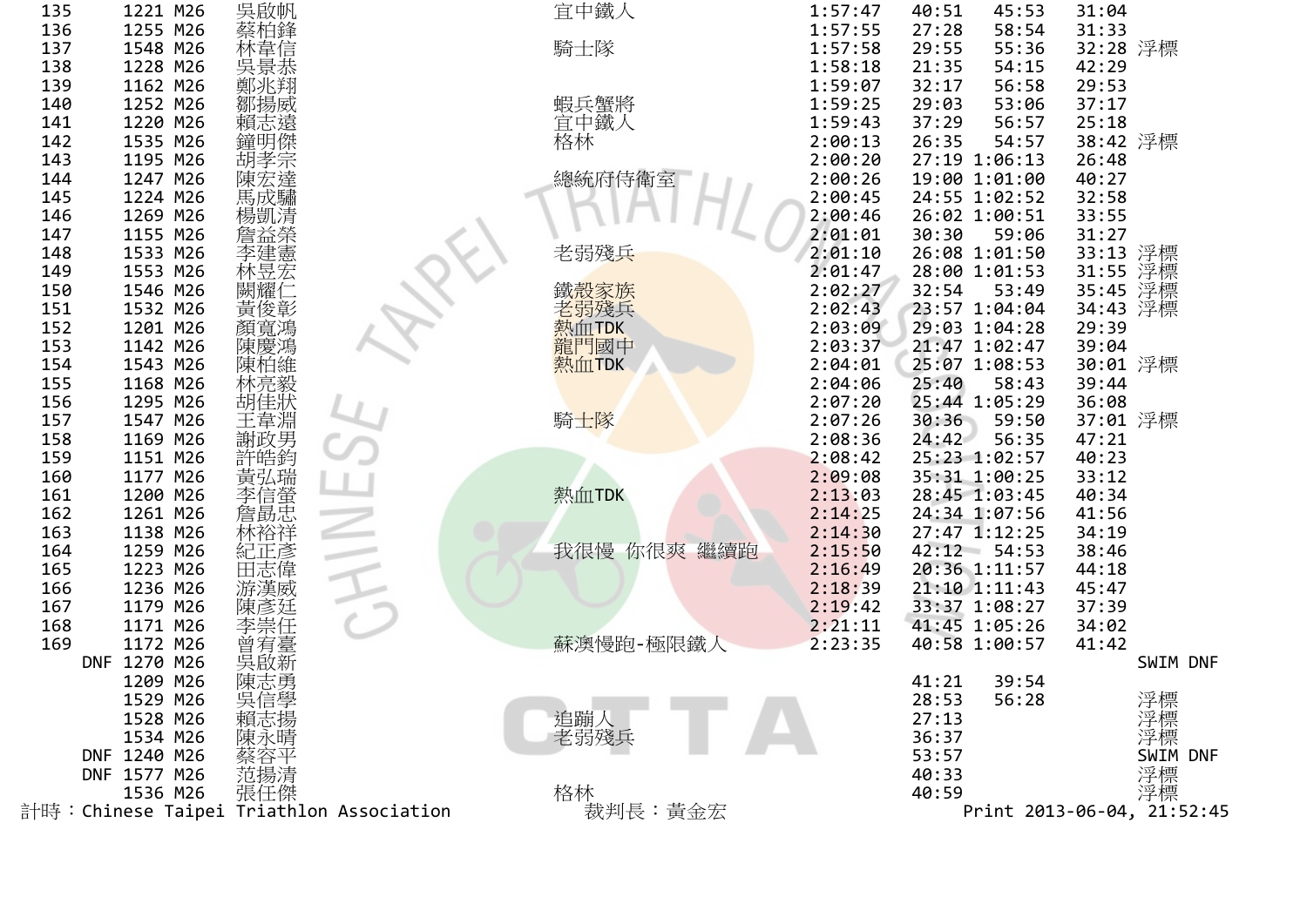M36 組成績

|              | 2013-06-01 01:00 PM                     |                                                                                                        |            |                 |                  |               |               |         |
|--------------|-----------------------------------------|--------------------------------------------------------------------------------------------------------|------------|-----------------|------------------|---------------|---------------|---------|
| Pos<br>===== | Div<br>No.<br>$=$ $=$ $=$ $=$<br>$====$ | Name                                                                                                   | Team       | Time            | Swim             | <b>Bike</b>   | Run<br>====== | Remarks |
| $==$         | 1356 M36                                | 許水萍                                                                                                    |            | ====<br>1:08:29 | =======<br>16:38 | ====<br>35:04 | $=$<br>16:48  |         |
| 2            | 1301 M36                                | 吳介文                                                                                                    |            | 1:08:44         | 16:20            | 35:10         | 17:15         |         |
| 3            | 1422 M36                                | 廖冠至                                                                                                    | 浩捍鐵人隊      | 1:09:22         | 15:15            | 34:46         | 19:23         |         |
| 4            | 1343 M36                                |                                                                                                        | TSAD鐵人     | 1:10:03         | 14:33            | 36:45         | 18:46         |         |
| 5            | 1395 M36                                | 林大衛<br>洪<br>洪                                                                                          |            | 1:13:09         | 15:01            | 37:31         | 20:38         |         |
| 6            | 1328 M36                                | 陳(<br>1和                                                                                               | 可愛馬電行車     | 1:13:35         | 17:26            | 37:09         | 19:02         |         |
| 7            | 1353 M36                                | 謝明達                                                                                                    | 熠誠自由行      | 1:13:48         | 19:07            | 35:38         | 19:05         |         |
| 8            | 1352 M36                                | 童偉鵬                                                                                                    | 熠誠自由行      | 1:14:15         | 16:38            | 35:19         | 22:19         |         |
| 9            | 1435 M36                                | 季馬修                                                                                                    |            | 1:15:13         | 15:53            | 38:04         | 21:17         |         |
| 10           | 1355 M36                                | 林志男                                                                                                    |            | 1:22:09         | 20:09            | 37:20         | 24:41         |         |
| 11           | 1399 M36                                | 林程文                                                                                                    |            | 1:24:39         | 18:46            | 42:35         | 23:19         |         |
| 12           | 1405 M36                                | Francois Kruger                                                                                        |            | 1:25:12         | 17:41            | 43:10         | 24:22         |         |
| 13           | 1436 M36                                | Guillaume Faure                                                                                        |            | 1:27:17         | 19:04            | 41:38         | 26:36         |         |
| 14           | 1318 M36                                | 洪安正                                                                                                    |            | 1:27:55         | 17:16            | 43:45         | 26:55         |         |
| 15           | 1317 M36                                | 許文桐                                                                                                    |            | 1:27:56         | 18:05            | 47:44         | 22:08         |         |
| 16           | 1385 M36                                |                                                                                                        | <b>LCL</b> | 1:28:38         | 20:53            | 43:47         | 23:58         |         |
| 17           | 1423 M36                                | ·藍章連蔡士<br><br><br><br><br><br><br><br><br><br><br><br><br><br><br><br><br><br><br><br><br><br><br><br> | 奇軒車隊       | 1:29:29         | 21:16            | 41:54         | 26:19         |         |
| 18           | 1308 M36                                |                                                                                                        | 豆腐岬17餐廳    | 1:30:00         | 22:40            | 47:28         | 19:53         |         |
| 19           | 1384 M36                                |                                                                                                        |            | 1:30:27         | 21:59            | 45:37         | 22:52         |         |
| 20           | 1327 M36                                | ·林廖遠敏<br>陳遠敏<br>陳                                                                                      |            | 1:30:41         | 22:15            | 44:03         | 24:24         |         |
| 21           | 1419 M36                                |                                                                                                        |            | 1:31:01         | 20:21            | 46:35         | 24:06         |         |
| 22           | 1331 M36                                |                                                                                                        | 咪路         | 1:31:03         | 20:59            | 45:01         | 25:03         |         |
| 23           | 1401 M36                                | 陳忠情                                                                                                    | 總統府侍衛室     | 1:31:06         | 21:45            | 44:58         | 24:24         |         |
| 24           | 1410 M36                                | 賴順賢                                                                                                    |            | 1:31:39         | 18:32            | 46:41         | 26:27         |         |
| $25 *$       | 1360 M36                                | 鄭凱緯                                                                                                    | 欣興電子       | 1:32:37         | 23:09            | 47:03         | 22:26 浮標      |         |
| 26           | 1562 M36                                |                                                                                                        |            | 1:32:53         | 21:07            | 45:00         | 26:47 浮標      |         |
| 27           | 1373 M36                                | 高國書                                                                                                    | $O-TM$     | 1:33:18         | 21:59            | 43:20         | 28:01         |         |
| 28           | 1407 M36                                | Andrew Staples                                                                                         |            | 1:34:13         | 16:32            | 44:52         | 32:50         |         |
| 29           | 1365 M36                                | 劉世翔                                                                                                    |            | 1:34:21         | 19:36            | 43:51         | 30:54         |         |
| 30           | 1344 M36                                | 蕭秋吉                                                                                                    | 聯電游泳社      | 1:34:38         | 17:31            | 46:16         | 30:51         |         |
| 31           | 1314 M36                                |                                                                                                        | 豆腐岬17餐廳    | 1:34:47         | 18:45            | 49:37         | 26:26         |         |
| 32           | 1311 M36                                | 林聯喜                                                                                                    | 豆腐岬17餐廳    | 1:34:50         | 19:07            | 50:22         | 25:22         |         |
| 33           | 1560 M36                                | 薛志成                                                                                                    | 欣興電子       | 1:35:18         | 25:15            | 45:42         | 24:22 浮標      |         |
| 34           | 1319 M36                                | 袁維中                                                                                                    |            | 1:35:21         | 21:41            | 50:20         | 23:20         |         |
| 35           | 1393 M36                                | 洪智賢                                                                                                    | 智賢         | 1:36:08         | 23:46            | 44:35         | 27:48         |         |
| 36           | 1358 M36                                |                                                                                                        | 蘇澳慢跑-極限鐵人  | 1:36:21         | 25:45            | 45:02         | 25:35         |         |
| 37           | 1329 M36                                | 朱宏文                                                                                                    | 联路<br>新竹物流 | 1:36:29         | 19:10            | 46:21         | 30:59         |         |
| 38           | 1430 M36                                |                                                                                                        |            | 1:37:04         | 22:24            | 47:22         | 27:19         |         |
| 39           | 1421 M36                                | 鄭陽鴻                                                                                                    |            | 1:38:06         | 17:12            | 59:04         | 21:52         |         |
| 40           | 1312 M36                                | 曹校章                                                                                                    | 豆腐岬17餐廳    | 1:38:40         | 24:06            | 49:11         | 25:25         |         |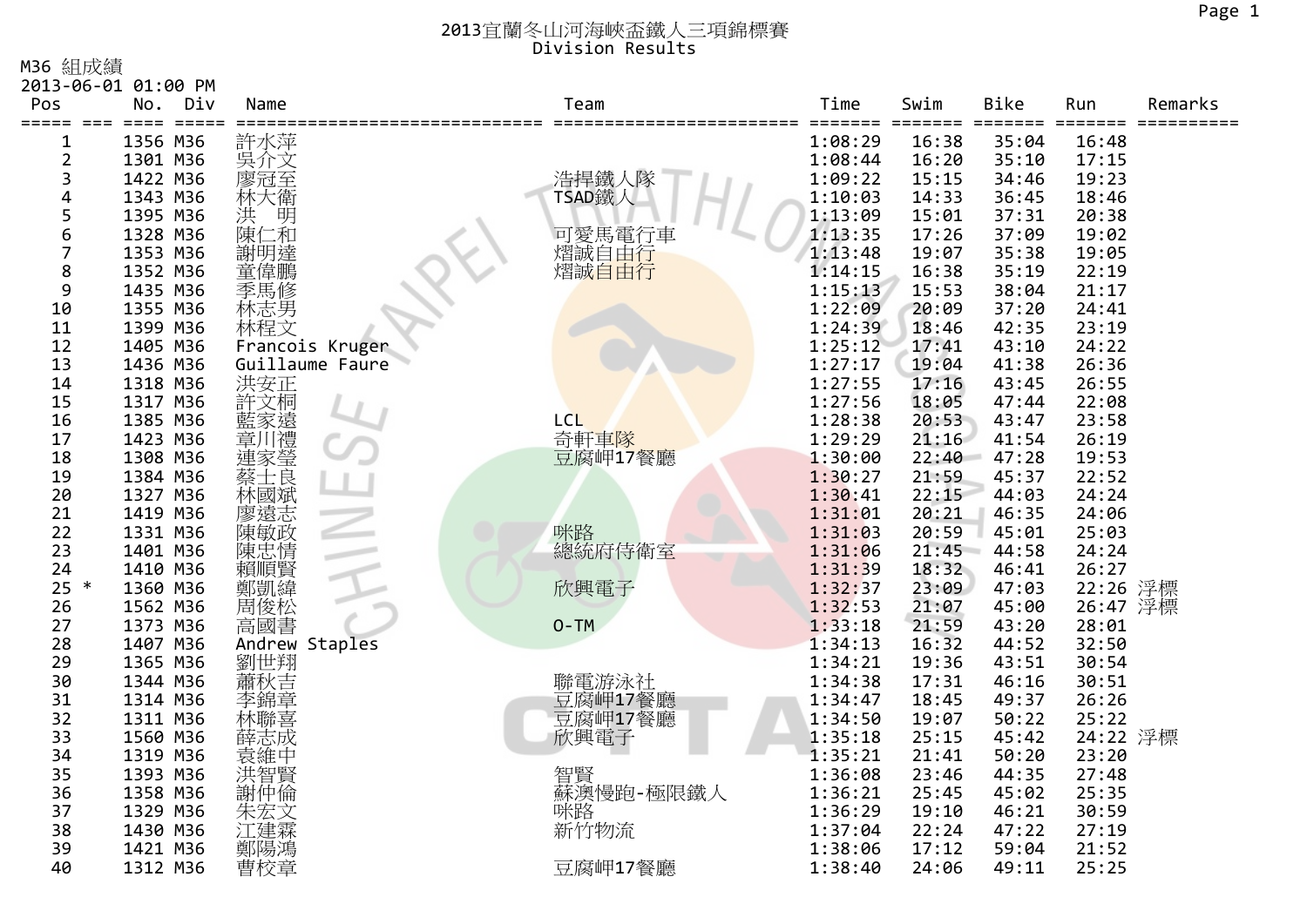| 41 | 1316 M36 | 陳蔚然                               |                | 1:38:42 | 21:38<br>50:41 | 26:23    |  |
|----|----------|-----------------------------------|----------------|---------|----------------|----------|--|
| 42 | 1402 M36 | 王昭羽                               | 總統府侍衛室         | 1:39:17 | 22:11<br>52:40 | 24:27    |  |
| 43 | 1424 M36 | 陶中元                               | 奇軒車隊           | 1:39:20 | 27:35<br>44:41 | 27:05    |  |
| 44 | 1342 M36 |                                   |                | 1:39:33 | 21:46<br>46:26 | 31:22    |  |
| 45 | 1330 M36 | 廖瑞隆<br>鄭澤文                        | 咪路             | 1:40:38 | 23:23<br>48:59 | 28:17    |  |
| 46 | 1413 M36 | 喬豫成                               | 大象單車           | 1:40:46 | 21:06<br>44:01 | 35:39    |  |
| 47 | 1429 M36 |                                   | 四零四科技          | 1:40:51 | 23:33<br>46:51 | 30:29    |  |
| 48 | 1310 M36 | :吴武宏<br>邱仕杰                       | 豆腐岬17餐廳        | 1:41:05 | 18:20<br>50:55 | 31:51    |  |
| 49 | 1390 M36 | 劉維峰                               |                | 1:41:52 | 22:15<br>48:10 | 31:29    |  |
| 50 | 1338 M36 | 徐柏岳                               |                | 1:42:03 | 22:57<br>50:05 | 29:01    |  |
| 51 | 1386 M36 | 藍家琳                               | LCL            | 1:42:26 | 19:34<br>53:12 | 29:41    |  |
| 52 | 1326 M36 |                                   |                | 1:42:52 | 16:57<br>56:58 | 28:58    |  |
| 53 | 1364 M36 | 許家榮<br>柯保光                        | 《熱血玩咖》         | 1:43:05 | 20:15<br>46:08 | 36:43    |  |
| 54 | 1400 M36 | 陳重兆                               |                | 1:43:27 | 24:03<br>51:16 | 28:09    |  |
| 55 | 1404 M36 | 楊文津                               | 總統府侍衛室         | 1:43:30 | 23:21<br>50:45 | 29:25    |  |
| 56 | 1324 M36 |                                   | 富威鐵人           | 1:43:44 | 22:09<br>46:05 | 35:31    |  |
| 57 | 1425 M36 |                                   | 奇軒車隊           | 1:43:50 | 19:33<br>49:13 | 35:05    |  |
| 58 | 1354 M36 | B吳高韋錫士<br>(太太)<br>(太太)            | 只剩一張嘴隊         | 1:44:21 | 19:36<br>52:20 | 32:27    |  |
| 59 | 1563 M36 | 王中禹                               | 熱血TDK          | 1:44:37 | 24:02<br>46:13 | 34:23 浮標 |  |
| 60 | 1369 M36 | Keith Mead                        | MidLife Crisis | 1:44:41 | 21:15<br>53:54 | 29:33    |  |
| 61 | 1417 M36 |                                   |                | 1:45:12 | 53:57<br>21:07 | 30:09    |  |
| 62 | 1411 M36 | 心吳周黃大I,f:鴻材中隆i,<br>志錦建島!<br>大!    |                | 1:45:25 | 22:45<br>50:30 | 32:11    |  |
| 63 | 1389 M36 |                                   |                | 1:45:38 | 55:55<br>24:06 | 25:38    |  |
| 64 | 1381 M36 |                                   |                | 1:45:40 | 21:26<br>53:48 | 30:27    |  |
| 65 | 1392 M36 |                                   | <b>UCR</b>     | 1:45:52 | 55:39<br>19:42 | 30:32    |  |
| 66 | 1347 M36 |                                   |                | 1:45:54 | 21:50<br>53:44 | 30:21    |  |
| 67 | 1431 M36 |                                   | 舒坦隊<br>新竹物流    | 1:46:08 | 22:41<br>46:10 | 37:18    |  |
| 68 | 1359 M36 |                                   |                | 1:46:24 | 21:46<br>56:17 | 28:22    |  |
| 69 | 1428 M36 |                                   |                | 1:47:04 | 21:49<br>47:19 | 37:57    |  |
| 70 | 1362 M36 | 《呂曾蕭周許高晋博仲嘉華焰鴻宗』(文豪政芳超元)          |                | 1:47:16 | 21:44<br>50:55 | 34:38    |  |
| 71 | 1420 M36 | 張安圻                               |                | 1:47:28 | 24:32<br>49:03 | 33:53    |  |
| 72 | 1554 M36 |                                   |                | 1:48:17 | 23:20<br>57:57 | 27:01 浮標 |  |
| 73 | 1377 M36 |                                   |                | 1:48:22 | 24:47<br>55:47 | 27:49    |  |
| 74 | 1334 M36 | 陳黃天立宏                             | 大葉大學           | 1:48:41 | 15:48<br>58:57 | 33:58    |  |
| 75 | 1387 M36 | 陳祥鈞<br>林俊賢                        |                | 1:48:51 | 15:56<br>56:21 | 36:35    |  |
| 76 | 1309 M36 |                                   | 豆腐岬17餐廳        | 1:49:38 | 53:29<br>25:57 | 30:13    |  |
| 77 | 1559 M36 | 彭耀倫                               | 只剩一張嘴隊         | 1:49:44 | 28:16<br>49:55 | 31:35 浮標 |  |
| 78 | 1408 M36 |                                   | 蝦兵蟹將           | 1:49:56 | 22:06<br>57:11 | 30:39    |  |
| 79 | 1349 M36 |                                   |                | 1:50:34 | 23:54 1:00:21  | 26:21    |  |
| 80 | 1427 M36 |                                   |                | 1:50:47 | 20:05<br>54:08 | 36:35    |  |
| 81 | 1376 M36 |                                   |                | 1:50:48 | 28:54<br>55:44 | 26:11    |  |
| 82 | 1379 M36 | à李吳黃倪廣吳周彭拉 <sup>雁思志志之</sup> 文啟立潤奈 |                | 1:51:26 | 21:33<br>50:45 | 39:09    |  |
| 83 | 1568 M36 |                                   | 大象單車           | 1:52:22 | 37:02<br>46:01 | 29:20 浮標 |  |
| 84 | 1340 M36 |                                   | 斯巴達鐵人隊         | 1:53:35 | 22:02 1:00:43  | 30:52    |  |
| 85 | 1575 M36 |                                   |                | 1:53:46 | 24:46<br>49:38 | 39:23 浮標 |  |
| 86 | 1561 M36 | 林育民                               | 欣興電子           | 1:54:05 | 29:22<br>50:34 | 34:11 浮標 |  |
| 87 | 1335 M36 | 廖伯文                               |                | 1:54:24 | 21:56<br>51:37 | 40:52    |  |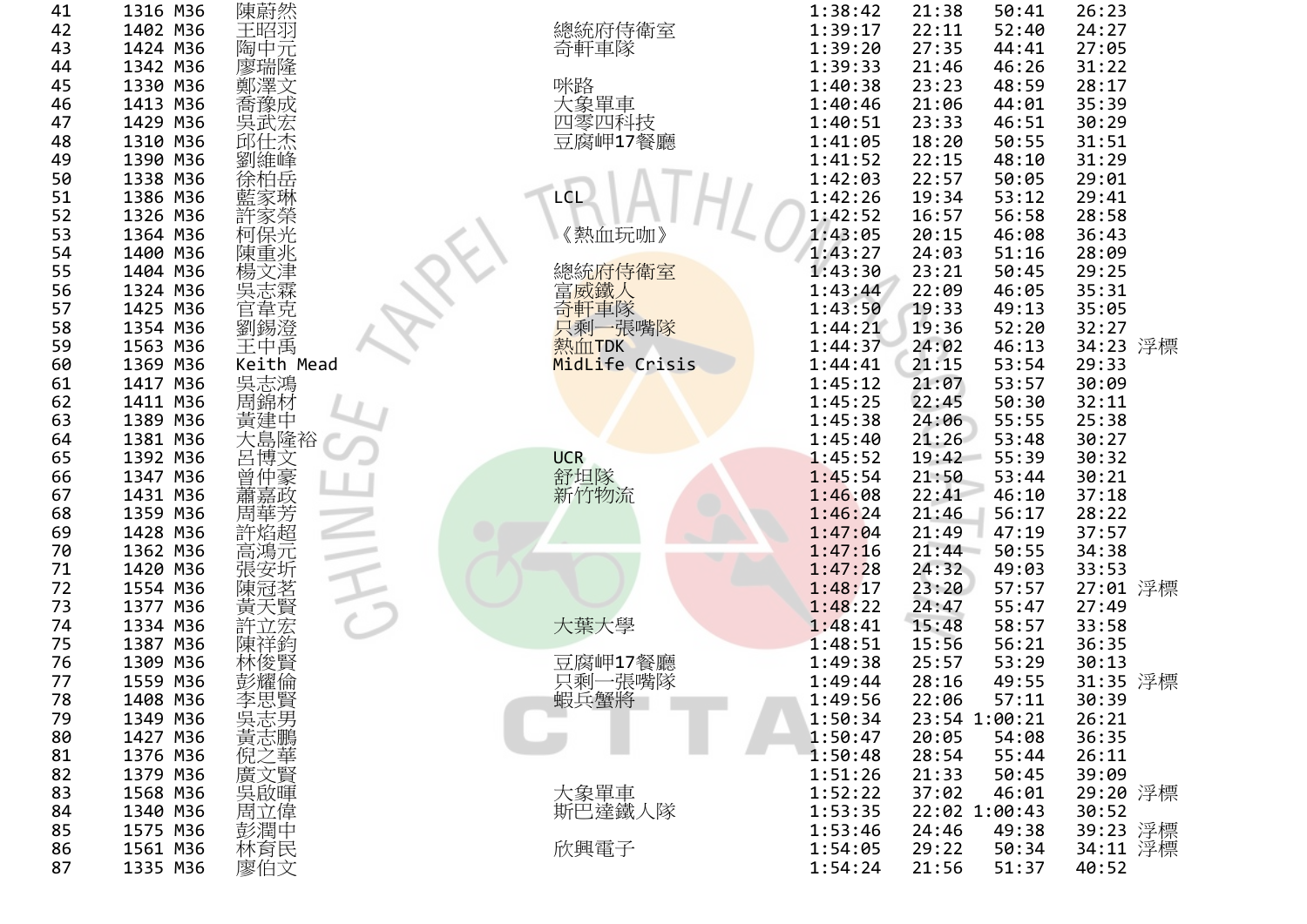| 122<br>123<br>124<br>125                 | 1433 M36<br>1341 M36<br>1569 M36<br>1397 M36<br>DSQ 1320 M36<br>DNF 1432 M36     | 林偉傑<br>劉韋辰<br>林偉仁<br>王俊傑<br>黃偉倫                   |                                 | 2:11:30<br>2:11:59<br>2:14:50<br>2:15:45                                  | 37:25<br>57:54<br>28:08 1:01:21<br>23:09 1:09:42<br>23:56 1:05:26<br>1:05:42                                               | 36:11<br>42:31<br>42:00 浮標<br>46:24<br>33:39 折返異常<br>41:13 SWIM DNF |
|------------------------------------------|----------------------------------------------------------------------------------|---------------------------------------------------|---------------------------------|---------------------------------------------------------------------------|----------------------------------------------------------------------------------------------------------------------------|---------------------------------------------------------------------|
| 117<br>118<br>119<br>120<br>121          | 1361 M36<br>1304 M36<br>1350 M36<br>1403 M36<br>1339 M36                         | 陳煌志<br>余忠勳<br>謝德隆<br>呂學燄                          | 鴻兆達<br>總統府侍衛室                   | 2:06:58<br>2:09:30<br>2:10:17<br>2:11:06<br>2:11:15                       | 37:31<br>54:19<br>34:13<br>57:46<br>35:31<br>59:41<br>20:22 1:15:20<br>19:30 1:19:37                                       | 35:09<br>37:32<br>35:06<br>35:25<br>32:09                           |
| 112<br>113<br>114<br>115<br>116          | 1391 M36<br>1414 M36<br>1565 M36<br>1557 M36<br>1383 M36                         | 戴銘基<br>《吳林李白#1                                    | 我很慢<br>你很爽 繼續跑<br>追蹦人<br>宜中鐵人   | 2:04:12<br>2:04:19<br>2:05:15<br>2:05:21<br>2:06:21                       | 27:22<br>59:47<br>33:48<br>52:11<br>34:36<br>53:31<br>31:30 1:00:57<br>37:32<br>59:39                                      | 37:03<br>38:22<br>37:10 浮標<br>32:55 浮標<br>29:11                     |
| 107<br>108<br>109<br>110<br>111          | 1412 M36<br>1375 M36<br>1371 M36<br>1305 M36<br>1416 M36                         | Kevin Siebert<br>呂政翰<br>楊適鴻<br>陳振東                | 大象單車<br>MidLife Crisis<br>熱血TDK | 2:01:55<br>2:02:44<br>2:03:07<br>2:03:16<br>2:03:26                       | 16:43<br>59:12<br>56:35<br>24:23<br>20:26<br>58:53<br>25:28<br>57:53<br>25:25<br>52:22                                     | 46:01<br>41:47<br>43:49<br>39:56<br>45:40                           |
| 102<br>103<br>104<br>105<br>106          | 1363 M36<br>1394 M36<br>1368 M36<br>1434 M36<br>1313 M36                         | 卓棟慶<br>簡志舜<br>Daniele Cupri<br>潘國光<br>·莊永隆<br>楊治銘 | MidlIfe Crisis<br>豆腐岬17餐廳       | 1:59:59<br>2:00:17<br>2:00:31<br>2:01:32<br>2:01:46                       | 24:33<br>56:52<br>25:21<br>55:25<br>21:48<br>59:55<br>25:43<br>54:24<br>20:12<br>58:39                                     | 38:35<br>39:31<br>38:49<br>41:26<br>42:56                           |
| 95<br>96<br>97<br>98<br>99<br>100<br>101 | 1396 M36<br>1302 M36<br>1555 M36<br>1357 M36<br>1372 M36<br>1378 M36<br>1303 M36 | 高正義<br>林振宇<br>曾明煌<br>林志昌<br>許耀輝<br>朱弘家<br>林義和     | 追蹦人<br>蘇澳慢跑-極限鐵人                | 1:57:18<br>1:57:42<br>1:57:44<br>1:57:47<br>1:57:51<br>1:58:00<br>1:58:32 | 27:46<br>50:18<br>23:03<br>58:49<br>24:03<br>57:31<br>29:10<br>52:16<br>34:32<br>52:00<br>22:02<br>52:35<br>25:01<br>55:52 | 39:15<br>35:51<br>36:11 浮標<br>36:22<br>31:20<br>43:24<br>37:40      |
| 89<br>90<br>91<br>92<br>93<br>94         | 1558 M36<br>1426 M36<br>1398 M36<br>1556 M36<br>1332 M36<br>1337 M36             | 蔡宗佳<br>宋鴻杰<br>簡正<br><br>·郭川宗<br>蔡政楠<br>潘少屏        | 舒坦隊<br>奇軒車隊<br>追蹦人<br>咪路        | 1:54:53<br>1:55:21<br>1:55:49<br>1:55:54<br>1:56:44<br>1:57:15            | 30:20<br>52:21<br>22:36<br>56:27<br>29:24<br>54:06<br>24:48<br>59:25<br>24:43<br>55:06<br>22:02 1:02:33                    | 32:13 浮標<br>36:19<br>32:21<br>31:43 浮標<br>36:56<br>32:41            |
| 88                                       | 1322 M36                                                                         | 李國章                                               | 富威鐵人                            | 1:54:51                                                                   | 21:03<br>54:30                                                                                                             | 39:19                                                               |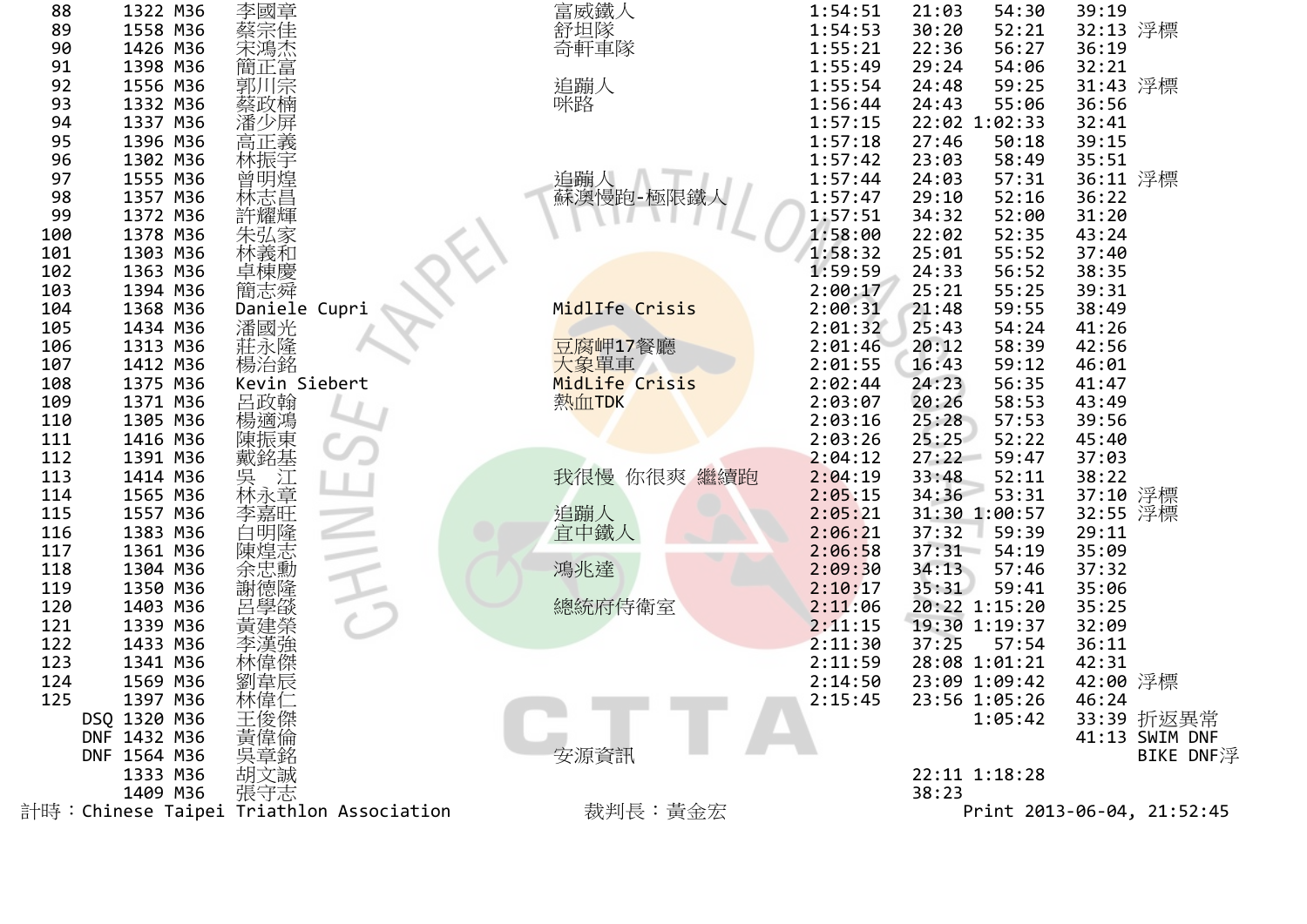M46 組成績

|                | 2013-06-01 01:00 PM |          |                    |                          |                    |                          |             |                                  |         |
|----------------|---------------------|----------|--------------------|--------------------------|--------------------|--------------------------|-------------|----------------------------------|---------|
| Pos            | No.                 | Div      | Name               | Team                     | Time               | Swim                     | <b>Bike</b> | Run                              | Remarks |
| ===== ===<br>1 |                     | 1492 M46 | 張<br>璁             | ====== ========          | =======<br>1:13:08 | ======= =======<br>19:46 | 34:43       | $=$ $=$ $=$ $=$ $=$ $=$<br>18:40 |         |
| $\overline{2}$ |                     | 1442 M46 | 張榮川                | 山川鐵人                     | 1:13:28            | 15:22                    | 35:53       | 22:14                            |         |
| 3              |                     | 1441 M46 | 游泰瑜                | 悍將鐵人                     | 1:16:09            | 16:15                    | 38:38       | 21:18                            |         |
| 4              |                     | 1494 M46 | 侯明利                |                          | 1:21:44            | 19:07                    | 40:49       | 21:49                            |         |
| 5              |                     | 1468 M46 | 連威登                | 苗栗鐵人隊                    | 1:22:00            | 18:22                    | 41:26       | 22:12                            |         |
| 6              |                     | 1443 M46 |                    | 鈺創科技                     | 1:23:33            | 19:02                    | 41:10       | 23:21                            |         |
| 7              |                     | 1479 M46 |                    |                          | 1:24:19            | 17:25                    | 40:27       | 26:27                            |         |
| 8              |                     | 1464 M46 |                    |                          | 1:28:23            | 20:57                    | 42:19       | 25:08                            |         |
| 9              |                     | 1462 M46 | 暂                  |                          | 1:30:45            | 19:08                    | 44:08       | 27:29                            |         |
| 10             |                     | 1444 M46 | 李世儒                | Y儒爸運動倶樂部                 | 1:30:59            | 18:38                    | 44:16       | 28:06                            |         |
| 11             |                     | 1450 M46 |                    | 龍門國中                     | 1:33:00            | 19:30                    | 46:27       | 27:04                            |         |
| 12             |                     | 1477 M46 | 陳<br>品嘉            |                          | 1:34:17            | 19:09                    | 46:55       | 28:14                            |         |
| 13             |                     | 1490 M46 | 劉文博                |                          | 1:34:31            | 21:06                    | 46:28       | 26:57                            |         |
| 14             |                     | 1460 M46 | 曹常成                |                          | 1:35:25            | 21:21                    | 45:28       | 28:37                            |         |
| 15             |                     | 1475 M46 |                    |                          | 1:36:13            | 20:11                    | 50:14       | 25:49                            |         |
| 16             |                     | 1453 M46 | 黃廷堅<br>侯宏榮         | 龍門國中                     | 1:36:15            | 20:00                    | 45:21       | 30:56                            |         |
| 17             |                     | 1486 M46 | ·林黃瑞生武<br>葉和<br>葉和 |                          | 1:36:55            | 17:59                    | 52:28       | 26:29                            |         |
| 18             |                     | 1488 M46 |                    |                          | 1:38:39            | 22:34                    | 51:23       | 24:42                            |         |
| 19             |                     | 1445 M46 |                    |                          | 1:39:13            | 30:30                    | 41:14       | 27:29                            |         |
| 20             |                     | 1473 M46 | 武志偉青               | 南京資訊慢跑社                  | 1:40:36            | 25:22                    | 48:57       | 26:18                            |         |
| 21             |                     | 1461 M46 |                    | 新竹縣體育會鐵人三項運動             | 1:41:19            | 19:49                    | 54:32       | 26:58                            |         |
| 22             |                     | 1455 M46 | 李秩丞                | 黑軌隊                      | 1:41:59            | 19:29                    | 54:46       | 27:44                            |         |
| 23             |                     | 1484 M46 | 陳錦洲                | 2058單車隊                  | 1:42:19            | 25:51                    | 49:03       | 27:25                            |         |
| 24             |                     | 1465 M46 | 王治原                |                          | 1:42:21            | 20:48                    | 53:02       | 28:32                            |         |
| 25             |                     | 1458 M46 | 李炳宇<br>陳揚旭         | <b>Bulee Family Bike</b> | 1:42:39            | 22:28                    | 50:37       | 29:35                            |         |
| 26             |                     | 1466 M46 |                    | 《熱血玩咖》                   | 1:43:11            | 16:08                    | 57:19       | 29:45                            |         |
| 27             |                     | 1483 M46 | 林柏志                | <b>PSJ</b>               | 1:43:32            | 19:58                    | 51:19       | 32:16                            |         |
| 28             |                     | 1482 M46 | 方<br>林茂盛<br>林茂盛    | 總統府侍衛室                   | 1:43:32            | 26:56                    | 46:52       | 29:45                            |         |
| 29             |                     | 1447 M46 |                    |                          | 1:44:51            | 21:45                    | 55:45       | 27:22                            |         |
| 30             |                     | 1459 M46 | 鐘順輝                |                          | 1:45:13            | 29:42                    | 46:13       | 29:18                            |         |
| 31             |                     | 1474 M46 | 邱志新                | 南京資訊慢跑社                  | 1:46:01            | 21:43                    | 54:00       | 30:19                            |         |
| 32             |                     | 1457 M46 | 朱家彥                | Bulee Family Bike        | 1:46:27            | 25:23                    | 48:47       | 32:18                            |         |
| 33             |                     | 1574 M46 | 賴明宏                |                          | 1:46:28            | 25:27                    | 51:33       | 29:29 浮標                         |         |
| 34             |                     | 1493 M46 | 林信琪<br>陳怡良         | 四零四科技                    | 1:46:46            | 24:46                    | 44:40       | 37:21                            |         |
| 35             |                     | 1449 M46 |                    | 咪路                       | 1:50:09            | 21:02                    | 48:56       | 40:12                            |         |
| 36             |                     | 1470 M46 | 蕭潮樑                |                          | 1:51:49            | 25:39                    | 57:51       | 28:19                            |         |
| 37             |                     | 1478 M46 | 楊天淥                | 騎士隊                      | 1:52:11            | 21:00                    | 53:18       | 37:55                            |         |
| 38             |                     | 1485 M46 | 田曉平                | 維安鐵人                     | 1:52:22            | 24:50                    | 51:21       | 36:13                            |         |
| 39             |                     | 1463 M46 | 張新育                |                          | 1:54:18            | 22:18                    | 52:47       | 39:14                            |         |
| 40             |                     | 1487 M46 | 趙傳亨                | 大象單車                     | 1:54:33            | 25:03                    | 51:54       | 37:37                            |         |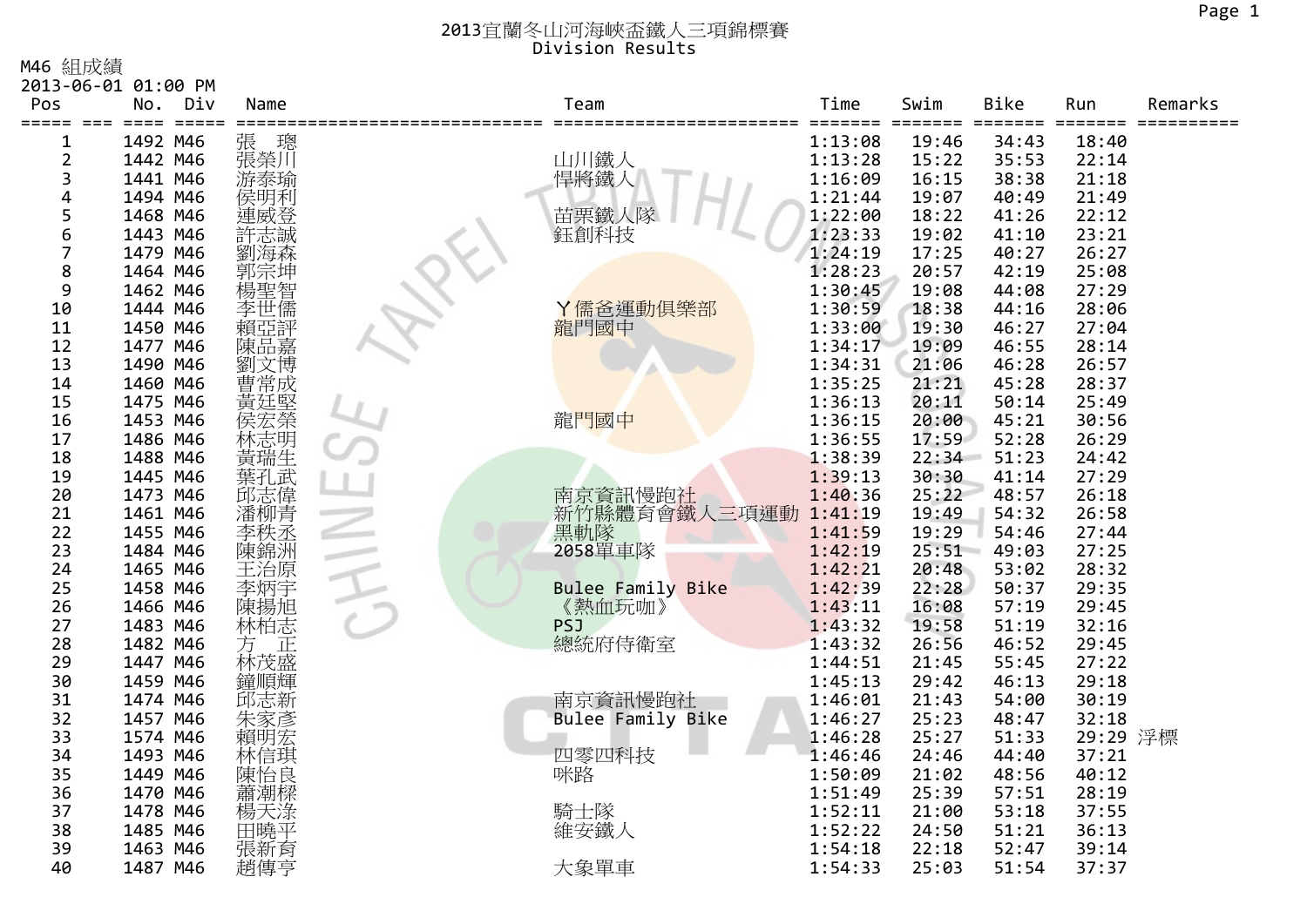| 41<br>42<br>43<br>44<br>45<br>46<br>47<br>48<br>49<br>50 | 1476 M46<br>1570 M46<br>1454 M46<br>1456 M46<br>1452 M46<br>1481 M46<br>1573 M46<br>1471 M46<br>1571 M46<br>1448 M46<br>DSQ 1451 M46<br>DNF 1489 M46   龔榮津<br>1467 M46  張鴻佑<br>計時:Chinese Taipei Triathlon Association | 楊朝欽<br>陳君亮<br>葛樹邦<br>万<br>德文<br>林能正<br>王國強<br>廖國珍<br>潘迺立 | 楊朝欽<br>咪路<br>龍門國中<br>熱血TDK<br>磐石保經<br>龍門國中<br>裁判長:黃金宏 |       | 1:54:46<br>1:57:45<br>2:02:31<br>2:04:13<br>2:04:43<br>2:07:38<br>2:08:47<br>2:09:55<br>$2:10:53$<br>$2:15:51$ | 52:05<br>24:29<br>28:21<br>57:11<br>25:38 1:01:48<br>29:38<br>52:32<br>58:49<br>20:38<br>26:35 1:03:27<br>22:56 1:01:36<br>29:01 1:05:19<br>37:54<br>53:41<br>36:30 1:00:39<br>44:41<br>1:02:53<br>32:20 1:13:40 | 38:14<br>32:14 浮標<br>35:05<br>42:04<br>45:16<br>37:38<br>44:16 浮標<br>35:36<br>39:20 浮標<br>38:43<br>31:08 折返異常<br>39:18 SWIM DNF<br>Print 2013-06-04, 21:52:45 |
|----------------------------------------------------------|------------------------------------------------------------------------------------------------------------------------------------------------------------------------------------------------------------------------|----------------------------------------------------------|-------------------------------------------------------|-------|----------------------------------------------------------------------------------------------------------------|------------------------------------------------------------------------------------------------------------------------------------------------------------------------------------------------------------------|---------------------------------------------------------------------------------------------------------------------------------------------------------------|
|                                                          |                                                                                                                                                                                                                        | WI                                                       |                                                       | T T J |                                                                                                                |                                                                                                                                                                                                                  |                                                                                                                                                               |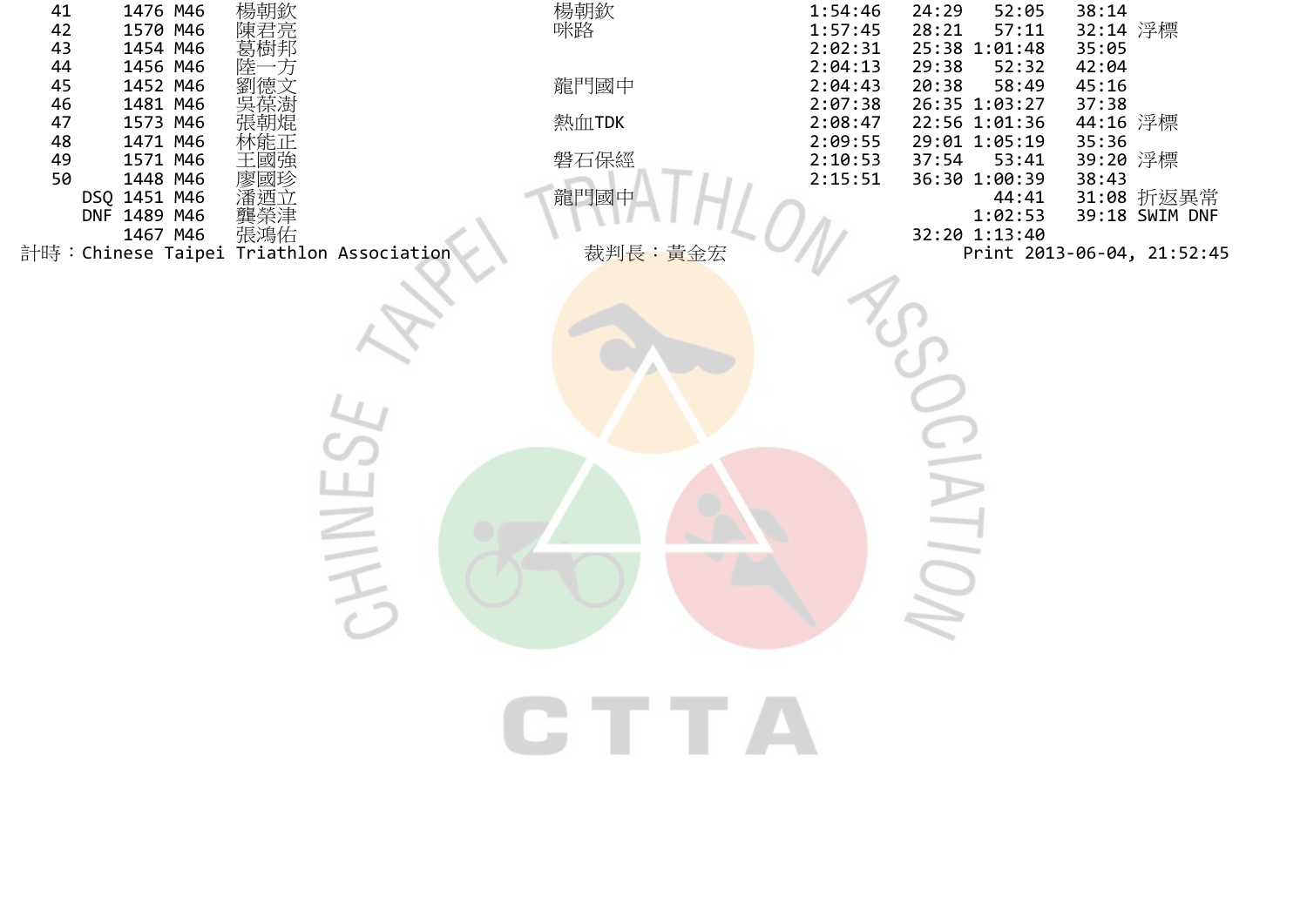WOMAN 組成績

| 2013-06-01 01:00 PM |  |  |
|---------------------|--|--|
|---------------------|--|--|

| Pos            | No. Div | Name |                                                  | Team                                                               | Time           | Swim  | Bike          | Run      | Remarks                    |
|----------------|---------|------|--------------------------------------------------|--------------------------------------------------------------------|----------------|-------|---------------|----------|----------------------------|
|                |         |      |                                                  |                                                                    | ============== |       | ====          |          |                            |
|                |         |      | 1623 WOMAN 張蘿苡.都郁婷.簡微禎                           | ATEMPO 鐵人隊                                                         | 1:11:17        | 12:47 | 39:36         | 18:55    |                            |
|                |         |      | 1622 WOMAN 詹涵旬.林典蓉.詹涵糸      高雄市代表隊               |                                                                    | 1:11:44        | 15:04 | 37:23         | 19:18    |                            |
| 3              |         |      | 1620 WOMAN Ming Jun Brown.陸曉虹.Nicole A 台大醫鯊小海豹隊  |                                                                    | 1:26:19        | 14:03 | 51:03         | 21:14    |                            |
|                |         |      | 1604 WOMAN 林翠珊.李蕙璇.蘇詩雅                           | T Woman 好MAN -B                                                    | 1:33:12        | 20:57 | 45:11         | 27:04    |                            |
| 5              |         |      | 1619 WOMAN 黃紹宜.黃于恬.鐘丹伶                           | 我們要成為小鐵人                                                           | 1:36:21        | 21:17 | 50:22         | 24:43    |                            |
| 6              |         |      | 1613 WOMAN 朱禹璇.沈毓萱.朱禹菱                           | 安潔莉娜裘莉                                                             | 1:36:48        | 18:13 | 46:15         | 32:22    |                            |
| $\overline{7}$ |         |      | 1621 WOMAN Sarah Estarabadi.陳文翊.張景惠 台大醫鯊小美人魚隊    |                                                                    | 1:38:18        | 15:55 | 58:06         | 24:18    |                            |
| 8              |         |      | 1609 WOMAN 鄭惠如.廖珮君.胡佳瑜                           | 天龍特攻隊                                                              | 1:39:10        | 22:17 | 50:51         | 26:03    |                            |
| 9              |         |      | 1617 WOMAN 吳盈萱.何幼華.傅及姮                           | 聖女天團帶便當<br>T Woman 好MAN -A                                         | 1:39:28        | 33:23 | 43:03         | 23:03    |                            |
| 10             |         |      | 1603 WOMAN 黃干芳.陳雅丰 王麗雅                           |                                                                    | 1:39:43        | 24:09 | 49:10         | 26:25    |                            |
| 11             |         |      | 1618 WOMAN 李亭儀 林佳儒 陳毓珩                           | <mark>Charlie Angels</mark><br>平均身高157                             | 1:42:56        | 21:26 | 58:06         | 23:26    |                            |
| 12             |         |      | 1611 WOMAN 王如鳳.陳宣卉.蔡儀真                           | 平均身高157                                                            | 1:43:05        | 24:38 | 46:57         | 31:31    |                            |
| $13 *$         |         |      | 2002 WOMAN 李碧純.陳巧真.潘惟玓                           | <mark>Happy</mark> feet<br>民生陽光女鐵人                                 | 1:46:31        | 19:33 | 54:56         | 32:03 浮標 |                            |
| 14             |         |      | 1616 WOMAN 李明憶.黃琬茹.陳玉雯                           |                                                                    | 1:46:44        | 19:58 | 58:30         | 28:17    |                            |
| 15             |         |      | 1605 WOMAN 李妍慧 .郭芝瑋.張羽青                          | T <mark>Woman 好MAN -C</mark>                                       | 1:47:29        | 20:27 | 52:19         | 34:44    |                            |
| $16 *$         |         |      | 1614 WOMAN 程如君.劉妍君.陳亮(人予)                        | 桃 <mark>醫super man</mark><br>???                                   | 1:51:22        | 30:34 | 52:13         | 28:35 浮標 |                            |
| 17             |         |      | 1601 WOMAN 潘婷婷.王靜宜.謝佩穎                           | 329                                                                | 1:51:29        | 25:00 | 52:10         | 34:20    |                            |
| 18             |         |      | 1606 WOMAN 趙婉宇.鍾佩樺.黃莛涵                           | 冬山河比愛河香。                                                           | 1:54:03        | 22:13 | 57:30         | 34:21    |                            |
| 19             |         |      | 1602 WOMAN 劉文靜.張馨文.黃郁貞                           | 龍門國中                                                               | 1:57:38        |       | 23:54 1:00:39 | 33:06    |                            |
| $20 *$         |         |      | 2003 WOMAN 邱于珍.許雅華.陳玉卿                           | 蘇澳慢跑-鐵人娘子隊                                                         | 1:58:06        | 38:50 | 54:34         | 24:44 浮標 |                            |
| 21             |         |      | 1608 WOMAN 陳宥廷.汪文娟.顏珮淳                           | 3M運動員                                                              | 1:59:02        |       | 31:33 1:00:54 | 26:36    |                            |
| 22             |         |      | 1607 WOMAN 宋紹瑜.廖聖惠.許淳惠<br>1612 WOMAN 張玉美.管敏華.賴淑玲 | 微客微三角                                                              | 2:03:18        |       | $34:20$ 58:24 | 30:35    |                            |
| 23             |         |      |                                                  | 景興跑1                                                               | 2:04:28        |       | 15:51 1:24:06 | 24:32    |                            |
| $24 *$         |         |      | 2005 WOMAN 蘇芯霈.傅梓芸.劉淳菁                           | 一反骨幫三人組                                                            | 2:05:55        |       | 31:31 1:03:29 | 30:56 浮標 |                            |
| $25 *$         |         |      | 2004 WOMAN 謝昀娟.邱郁婷.李紫綾                           | 海洋女軍隊                                                              | 2:10:20        | 38:20 | 57:28         | 34:33 浮標 |                            |
| $\ast$         |         |      | 2001 WOMAN 鍾宜蓓.洪致文.方薏菁                           | 樂玩咖-JFC                                                            |                | 40:59 |               |          | 浮標                         |
|                |         |      | 計時:Chinese Taipei Triathlon Association          | <b>Allen The Town Exercise Exercise Exercise Exercise Exercise</b> |                |       |               |          | Print 2013-06-04, 21:52:45 |

CTTA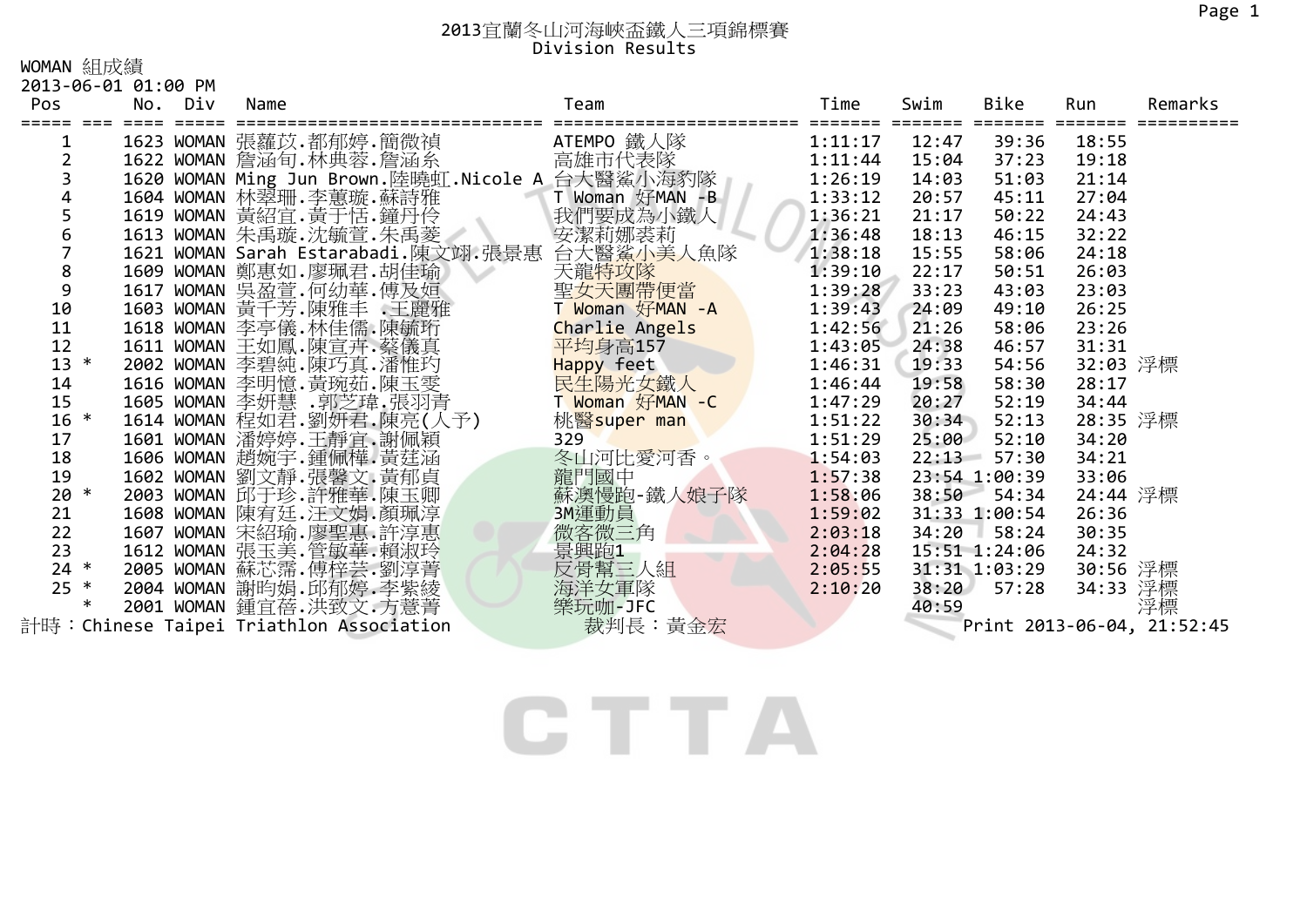MAN 組成績

2013‐06‐01 01:00 PM

| 蔡曜宇.徐培嚴.楊茂雍<br>ATEMPO 鐵人隊<br>1716 MAN<br>57:35<br>10:00<br>31:44<br>15:52<br>1<br>魏志翔.陳孝瑜.黃世昌<br>金門縣代表隊<br>$\overline{2}$<br>57:45<br>9:59<br>1672 MAN<br>33:40<br>14:07<br>3<br>《鄒昇陽·方崇任·楊嘉強<br>李興宗·畢譯文·蔡銘佳<br>賴瑋·平重維·呂揚<br>ZIV<br>1:01:39<br>1702 MAN<br>14:03<br>31:30<br>16:06<br>4<br>蘇澳慢跑-飆速鐵人隊<br>1652 MAN<br>1:03:14<br>12:54<br>32:43<br>17:39<br>5<br>1708 MAN<br>高雄市代表隊<br>1:03:53<br>12:07<br>35:14<br>16:33<br>6<br>石柏昱.張鈞傑.石金城<br>$O-TM$<br>12:58<br>19:53<br>1673 MAN<br>1:05:00<br>32:10<br>愛翻寶A<br>$\overline{7}$<br>1:05:45<br>15:06<br>32:39<br>1658 MAN<br>18:01<br>8<br>嵐魔鬼<br>鐵馬牧場B<br>1:07:32<br>17:21<br>1661 MAN<br>15:13<br>34:59<br>9<br>1:07:33<br>1663 MAN<br>14:56<br>35:35<br>17:02<br>五峰單車好酒攝影同好會<br>10<br>1683 MAN<br>1:08:46<br>12:59<br>37:03<br>18:45<br>宜蘭高商<br>1:12:09<br>15:53<br>36:35<br>11<br>1645 MAN<br>19:43<br>【陳文慶·黃俊智·李萬得<br>李哲嗚·莊泊晨·張家傑<br>蘇澳慢跑-草蜢腳車隊<br>12<br>1:12:53<br>17:45<br>1653 MAN<br>16:04<br>39:05<br>群英隊<br>13<br>1:13:09<br>18:26<br>1689 MAN<br>34:37<br>20:08<br>台大醫鯊小丑魚隊<br>14<br>1704 MAN<br>1:15:13<br>20:13<br>13:59<br>41:02<br>工陳志.崔睿哲.林志蘭,林柏任.謝沛峰.丁光錫.張逸凱<br>林柏任.謝沛峰.丁光敏凱<br>黃柏達.林家賢.楊進賢.林文賢.楊<br>愛翻寶B ( )<br>15<br>1680 MAN<br>1:15:18<br>15:51<br>39:10<br>20:18<br>1:17:22<br>16<br>1706 MAN<br>15:32<br>42:40<br>19:11<br>17<br>台大醫鯊鋼鐵人隊<br>1:18:37<br>11:57<br>43:10<br>23:32<br>1703 MAN<br><b>PAPAGO</b><br>1:19:03<br>18<br>1641 MAN<br>20:44<br>39:51<br>18:28<br>"徐世威.張瑋倫.劉昆明<br>陳怡成.單汝誠.王政堂<br>熊神隊<br>19<br>1637 MAN<br>1:19:33<br>14:57<br>43:18<br>21:19<br>20<br>咪路C<br>23:51<br>1632 MAN<br>1:19:43<br>16:44<br>39:09<br>林廣 请柏棋·陳昱廷<br>嚴瑞·嚴廣義·宋<br>李光泰·李其峰·王思忠<br>毛毛朋友幫<br>21<br>1691 MAN<br>1:21:10<br>18:40<br>40:07<br>22:24<br>巴吉拉<br>1:22:02<br>22<br>30:59<br>1650 MAN<br>12:11<br>38:53<br>23<br>1693 MAN<br>G.N.A.<br>1:23:40<br>16:54<br>44:58<br>21:49<br>高賢齊.陳茗豪.林聖翔<br>毛毛朋友幫<br>24<br>1:25:02<br>1690 MAN<br>20:57<br>39:53<br>24:13<br>同謝漢·謝布德 · 林宗教博士 · 林治和病毒 · 林明亮的现在分词 · 林国家 · 林国家 · 林国家 · 林国家 · 林国家 · 林国家 · 林国家 · 林国家 · 林国家 · 林国家 · 林国家 · 林国家 · 林国家 · 林国家 · 林国家 · 林国家 · 林国家 · 林国家 · 林国家 · 林国家 · 林国家<br>25<br>1:25:30<br>1697 MAN<br>PLAY YOUR WAY<br>11:31<br>48:23<br>25:37<br>26<br>$O-TM$<br>1:25:47<br>1674 MAN<br>18:43<br>42:20<br>24:45<br>台大醫鯊小非洲隊<br>凱撒鐵漢子 A<br>27<br>1705 MAN<br>1:26:29<br>16:20<br>25:58<br>44:12<br>28<br>1:27:06<br>1659 MAN<br>45:06<br>20:20<br>21:41<br>新光保全勇士隊<br>29<br>1687 MAN<br>1:27:07<br>30:51<br>14:42<br>41:35<br>莊清麟.莊浩文.陳威宏<br>陳步偉.黃笙輔.邱顯晟<br>30<br>天地一沙鷗<br>1:27:45<br>23:19<br>1628 MAN<br>21:15<br>43:12<br>三角飯團-黑胡椒豬柳<br>31<br>1710 MAN<br>1:28:11<br>23:43<br>20:40<br>43:48<br>陳世源.陳南宏.陳步雲<br>32<br>咪路B<br>1631 MAN<br>1:28:25<br>47:15<br>23:29<br>17:43<br>張簡得偉.許育銘.高帆辰<br>33<br>NO FEAR 二隊<br>20:00<br>1635 MAN<br>1:28:53<br>44:36<br>24:18<br>34<br>1:29:04<br>17:22<br>1714 MAN<br>Pulgas<br>蘇澳慢跑-鐵腿鐵人隊<br>53:18<br>18:25<br>35<br>1:29:40<br>17:23<br>1654 MAN<br>45:57<br>26:21<br>你上坡我下坡穩第一<br>36<br>1662 MAN<br>1:29:43<br>17:43<br>45:39<br>26:22<br>$37 *$<br>舒坦C隊<br>1:30:41<br>23:28 浮標<br>2006 MAN<br>26:27<br>40:47<br>38<br>1698 MAN<br><b>ALI</b><br>1:30:43<br>20:21<br>27:04<br>43:18<br>台大醫鯊小海膽隊<br>謝松霖.張哲嘉.楊啟蘭<br>39<br>1:30:50<br>19:29<br>46:00<br>25:22<br>1707 MAN<br>孫傳凱.蕭仲傑.蕭金科<br>舒坦A隊<br>25:27<br>40<br>1:30:53<br>21:55<br>43:33<br>1640 MAN | Pos | No. | Div | Name | Team | Time | Swim | Bike | Run | Remarks |
|--------------------------------------------------------------------------------------------------------------------------------------------------------------------------------------------------------------------------------------------------------------------------------------------------------------------------------------------------------------------------------------------------------------------------------------------------------------------------------------------------------------------------------------------------------------------------------------------------------------------------------------------------------------------------------------------------------------------------------------------------------------------------------------------------------------------------------------------------------------------------------------------------------------------------------------------------------------------------------------------------------------------------------------------------------------------------------------------------------------------------------------------------------------------------------------------------------------------------------------------------------------------------------------------------------------------------------------------------------------------------------------------------------------------------------------------------------------------------------------------------------------------------------------------------------------------------------------------------------------------------------------------------------------------------------------------------------------------------------------------------------------------------------------------------------------------------------------------------------------------------------------------------------------------------------------------------------------------------------------------------------------------------------------------------------------------------------------------------------------------------------------------------------------------------------------------------------------------------------------------------------------------------------------------------------------------------------------------------------------------------------------------------------------------------------------------------------------------------------------------------------------------------------------------------------------------------------------------------------------------------------------------------------------------------------------------------------------------------------------------------------------------------------------------------------------------------------------------------------------------------------------------------------------------------------------------------------------------------------------------------------------------------------------------------------------------------------------------------------------------------------------------------------------------------------------------------------------------------------------------------------------------------------------------------------------------------------------|-----|-----|-----|------|------|------|------|------|-----|---------|
|                                                                                                                                                                                                                                                                                                                                                                                                                                                                                                                                                                                                                                                                                                                                                                                                                                                                                                                                                                                                                                                                                                                                                                                                                                                                                                                                                                                                                                                                                                                                                                                                                                                                                                                                                                                                                                                                                                                                                                                                                                                                                                                                                                                                                                                                                                                                                                                                                                                                                                                                                                                                                                                                                                                                                                                                                                                                                                                                                                                                                                                                                                                                                                                                                                                                                                                                      |     |     |     |      |      |      |      |      |     |         |
|                                                                                                                                                                                                                                                                                                                                                                                                                                                                                                                                                                                                                                                                                                                                                                                                                                                                                                                                                                                                                                                                                                                                                                                                                                                                                                                                                                                                                                                                                                                                                                                                                                                                                                                                                                                                                                                                                                                                                                                                                                                                                                                                                                                                                                                                                                                                                                                                                                                                                                                                                                                                                                                                                                                                                                                                                                                                                                                                                                                                                                                                                                                                                                                                                                                                                                                                      |     |     |     |      |      |      |      |      |     |         |
|                                                                                                                                                                                                                                                                                                                                                                                                                                                                                                                                                                                                                                                                                                                                                                                                                                                                                                                                                                                                                                                                                                                                                                                                                                                                                                                                                                                                                                                                                                                                                                                                                                                                                                                                                                                                                                                                                                                                                                                                                                                                                                                                                                                                                                                                                                                                                                                                                                                                                                                                                                                                                                                                                                                                                                                                                                                                                                                                                                                                                                                                                                                                                                                                                                                                                                                                      |     |     |     |      |      |      |      |      |     |         |
|                                                                                                                                                                                                                                                                                                                                                                                                                                                                                                                                                                                                                                                                                                                                                                                                                                                                                                                                                                                                                                                                                                                                                                                                                                                                                                                                                                                                                                                                                                                                                                                                                                                                                                                                                                                                                                                                                                                                                                                                                                                                                                                                                                                                                                                                                                                                                                                                                                                                                                                                                                                                                                                                                                                                                                                                                                                                                                                                                                                                                                                                                                                                                                                                                                                                                                                                      |     |     |     |      |      |      |      |      |     |         |
|                                                                                                                                                                                                                                                                                                                                                                                                                                                                                                                                                                                                                                                                                                                                                                                                                                                                                                                                                                                                                                                                                                                                                                                                                                                                                                                                                                                                                                                                                                                                                                                                                                                                                                                                                                                                                                                                                                                                                                                                                                                                                                                                                                                                                                                                                                                                                                                                                                                                                                                                                                                                                                                                                                                                                                                                                                                                                                                                                                                                                                                                                                                                                                                                                                                                                                                                      |     |     |     |      |      |      |      |      |     |         |
|                                                                                                                                                                                                                                                                                                                                                                                                                                                                                                                                                                                                                                                                                                                                                                                                                                                                                                                                                                                                                                                                                                                                                                                                                                                                                                                                                                                                                                                                                                                                                                                                                                                                                                                                                                                                                                                                                                                                                                                                                                                                                                                                                                                                                                                                                                                                                                                                                                                                                                                                                                                                                                                                                                                                                                                                                                                                                                                                                                                                                                                                                                                                                                                                                                                                                                                                      |     |     |     |      |      |      |      |      |     |         |
|                                                                                                                                                                                                                                                                                                                                                                                                                                                                                                                                                                                                                                                                                                                                                                                                                                                                                                                                                                                                                                                                                                                                                                                                                                                                                                                                                                                                                                                                                                                                                                                                                                                                                                                                                                                                                                                                                                                                                                                                                                                                                                                                                                                                                                                                                                                                                                                                                                                                                                                                                                                                                                                                                                                                                                                                                                                                                                                                                                                                                                                                                                                                                                                                                                                                                                                                      |     |     |     |      |      |      |      |      |     |         |
|                                                                                                                                                                                                                                                                                                                                                                                                                                                                                                                                                                                                                                                                                                                                                                                                                                                                                                                                                                                                                                                                                                                                                                                                                                                                                                                                                                                                                                                                                                                                                                                                                                                                                                                                                                                                                                                                                                                                                                                                                                                                                                                                                                                                                                                                                                                                                                                                                                                                                                                                                                                                                                                                                                                                                                                                                                                                                                                                                                                                                                                                                                                                                                                                                                                                                                                                      |     |     |     |      |      |      |      |      |     |         |
|                                                                                                                                                                                                                                                                                                                                                                                                                                                                                                                                                                                                                                                                                                                                                                                                                                                                                                                                                                                                                                                                                                                                                                                                                                                                                                                                                                                                                                                                                                                                                                                                                                                                                                                                                                                                                                                                                                                                                                                                                                                                                                                                                                                                                                                                                                                                                                                                                                                                                                                                                                                                                                                                                                                                                                                                                                                                                                                                                                                                                                                                                                                                                                                                                                                                                                                                      |     |     |     |      |      |      |      |      |     |         |
|                                                                                                                                                                                                                                                                                                                                                                                                                                                                                                                                                                                                                                                                                                                                                                                                                                                                                                                                                                                                                                                                                                                                                                                                                                                                                                                                                                                                                                                                                                                                                                                                                                                                                                                                                                                                                                                                                                                                                                                                                                                                                                                                                                                                                                                                                                                                                                                                                                                                                                                                                                                                                                                                                                                                                                                                                                                                                                                                                                                                                                                                                                                                                                                                                                                                                                                                      |     |     |     |      |      |      |      |      |     |         |
|                                                                                                                                                                                                                                                                                                                                                                                                                                                                                                                                                                                                                                                                                                                                                                                                                                                                                                                                                                                                                                                                                                                                                                                                                                                                                                                                                                                                                                                                                                                                                                                                                                                                                                                                                                                                                                                                                                                                                                                                                                                                                                                                                                                                                                                                                                                                                                                                                                                                                                                                                                                                                                                                                                                                                                                                                                                                                                                                                                                                                                                                                                                                                                                                                                                                                                                                      |     |     |     |      |      |      |      |      |     |         |
|                                                                                                                                                                                                                                                                                                                                                                                                                                                                                                                                                                                                                                                                                                                                                                                                                                                                                                                                                                                                                                                                                                                                                                                                                                                                                                                                                                                                                                                                                                                                                                                                                                                                                                                                                                                                                                                                                                                                                                                                                                                                                                                                                                                                                                                                                                                                                                                                                                                                                                                                                                                                                                                                                                                                                                                                                                                                                                                                                                                                                                                                                                                                                                                                                                                                                                                                      |     |     |     |      |      |      |      |      |     |         |
|                                                                                                                                                                                                                                                                                                                                                                                                                                                                                                                                                                                                                                                                                                                                                                                                                                                                                                                                                                                                                                                                                                                                                                                                                                                                                                                                                                                                                                                                                                                                                                                                                                                                                                                                                                                                                                                                                                                                                                                                                                                                                                                                                                                                                                                                                                                                                                                                                                                                                                                                                                                                                                                                                                                                                                                                                                                                                                                                                                                                                                                                                                                                                                                                                                                                                                                                      |     |     |     |      |      |      |      |      |     |         |
|                                                                                                                                                                                                                                                                                                                                                                                                                                                                                                                                                                                                                                                                                                                                                                                                                                                                                                                                                                                                                                                                                                                                                                                                                                                                                                                                                                                                                                                                                                                                                                                                                                                                                                                                                                                                                                                                                                                                                                                                                                                                                                                                                                                                                                                                                                                                                                                                                                                                                                                                                                                                                                                                                                                                                                                                                                                                                                                                                                                                                                                                                                                                                                                                                                                                                                                                      |     |     |     |      |      |      |      |      |     |         |
|                                                                                                                                                                                                                                                                                                                                                                                                                                                                                                                                                                                                                                                                                                                                                                                                                                                                                                                                                                                                                                                                                                                                                                                                                                                                                                                                                                                                                                                                                                                                                                                                                                                                                                                                                                                                                                                                                                                                                                                                                                                                                                                                                                                                                                                                                                                                                                                                                                                                                                                                                                                                                                                                                                                                                                                                                                                                                                                                                                                                                                                                                                                                                                                                                                                                                                                                      |     |     |     |      |      |      |      |      |     |         |
|                                                                                                                                                                                                                                                                                                                                                                                                                                                                                                                                                                                                                                                                                                                                                                                                                                                                                                                                                                                                                                                                                                                                                                                                                                                                                                                                                                                                                                                                                                                                                                                                                                                                                                                                                                                                                                                                                                                                                                                                                                                                                                                                                                                                                                                                                                                                                                                                                                                                                                                                                                                                                                                                                                                                                                                                                                                                                                                                                                                                                                                                                                                                                                                                                                                                                                                                      |     |     |     |      |      |      |      |      |     |         |
|                                                                                                                                                                                                                                                                                                                                                                                                                                                                                                                                                                                                                                                                                                                                                                                                                                                                                                                                                                                                                                                                                                                                                                                                                                                                                                                                                                                                                                                                                                                                                                                                                                                                                                                                                                                                                                                                                                                                                                                                                                                                                                                                                                                                                                                                                                                                                                                                                                                                                                                                                                                                                                                                                                                                                                                                                                                                                                                                                                                                                                                                                                                                                                                                                                                                                                                                      |     |     |     |      |      |      |      |      |     |         |
|                                                                                                                                                                                                                                                                                                                                                                                                                                                                                                                                                                                                                                                                                                                                                                                                                                                                                                                                                                                                                                                                                                                                                                                                                                                                                                                                                                                                                                                                                                                                                                                                                                                                                                                                                                                                                                                                                                                                                                                                                                                                                                                                                                                                                                                                                                                                                                                                                                                                                                                                                                                                                                                                                                                                                                                                                                                                                                                                                                                                                                                                                                                                                                                                                                                                                                                                      |     |     |     |      |      |      |      |      |     |         |
|                                                                                                                                                                                                                                                                                                                                                                                                                                                                                                                                                                                                                                                                                                                                                                                                                                                                                                                                                                                                                                                                                                                                                                                                                                                                                                                                                                                                                                                                                                                                                                                                                                                                                                                                                                                                                                                                                                                                                                                                                                                                                                                                                                                                                                                                                                                                                                                                                                                                                                                                                                                                                                                                                                                                                                                                                                                                                                                                                                                                                                                                                                                                                                                                                                                                                                                                      |     |     |     |      |      |      |      |      |     |         |
|                                                                                                                                                                                                                                                                                                                                                                                                                                                                                                                                                                                                                                                                                                                                                                                                                                                                                                                                                                                                                                                                                                                                                                                                                                                                                                                                                                                                                                                                                                                                                                                                                                                                                                                                                                                                                                                                                                                                                                                                                                                                                                                                                                                                                                                                                                                                                                                                                                                                                                                                                                                                                                                                                                                                                                                                                                                                                                                                                                                                                                                                                                                                                                                                                                                                                                                                      |     |     |     |      |      |      |      |      |     |         |
|                                                                                                                                                                                                                                                                                                                                                                                                                                                                                                                                                                                                                                                                                                                                                                                                                                                                                                                                                                                                                                                                                                                                                                                                                                                                                                                                                                                                                                                                                                                                                                                                                                                                                                                                                                                                                                                                                                                                                                                                                                                                                                                                                                                                                                                                                                                                                                                                                                                                                                                                                                                                                                                                                                                                                                                                                                                                                                                                                                                                                                                                                                                                                                                                                                                                                                                                      |     |     |     |      |      |      |      |      |     |         |
|                                                                                                                                                                                                                                                                                                                                                                                                                                                                                                                                                                                                                                                                                                                                                                                                                                                                                                                                                                                                                                                                                                                                                                                                                                                                                                                                                                                                                                                                                                                                                                                                                                                                                                                                                                                                                                                                                                                                                                                                                                                                                                                                                                                                                                                                                                                                                                                                                                                                                                                                                                                                                                                                                                                                                                                                                                                                                                                                                                                                                                                                                                                                                                                                                                                                                                                                      |     |     |     |      |      |      |      |      |     |         |
|                                                                                                                                                                                                                                                                                                                                                                                                                                                                                                                                                                                                                                                                                                                                                                                                                                                                                                                                                                                                                                                                                                                                                                                                                                                                                                                                                                                                                                                                                                                                                                                                                                                                                                                                                                                                                                                                                                                                                                                                                                                                                                                                                                                                                                                                                                                                                                                                                                                                                                                                                                                                                                                                                                                                                                                                                                                                                                                                                                                                                                                                                                                                                                                                                                                                                                                                      |     |     |     |      |      |      |      |      |     |         |
|                                                                                                                                                                                                                                                                                                                                                                                                                                                                                                                                                                                                                                                                                                                                                                                                                                                                                                                                                                                                                                                                                                                                                                                                                                                                                                                                                                                                                                                                                                                                                                                                                                                                                                                                                                                                                                                                                                                                                                                                                                                                                                                                                                                                                                                                                                                                                                                                                                                                                                                                                                                                                                                                                                                                                                                                                                                                                                                                                                                                                                                                                                                                                                                                                                                                                                                                      |     |     |     |      |      |      |      |      |     |         |
|                                                                                                                                                                                                                                                                                                                                                                                                                                                                                                                                                                                                                                                                                                                                                                                                                                                                                                                                                                                                                                                                                                                                                                                                                                                                                                                                                                                                                                                                                                                                                                                                                                                                                                                                                                                                                                                                                                                                                                                                                                                                                                                                                                                                                                                                                                                                                                                                                                                                                                                                                                                                                                                                                                                                                                                                                                                                                                                                                                                                                                                                                                                                                                                                                                                                                                                                      |     |     |     |      |      |      |      |      |     |         |
|                                                                                                                                                                                                                                                                                                                                                                                                                                                                                                                                                                                                                                                                                                                                                                                                                                                                                                                                                                                                                                                                                                                                                                                                                                                                                                                                                                                                                                                                                                                                                                                                                                                                                                                                                                                                                                                                                                                                                                                                                                                                                                                                                                                                                                                                                                                                                                                                                                                                                                                                                                                                                                                                                                                                                                                                                                                                                                                                                                                                                                                                                                                                                                                                                                                                                                                                      |     |     |     |      |      |      |      |      |     |         |
|                                                                                                                                                                                                                                                                                                                                                                                                                                                                                                                                                                                                                                                                                                                                                                                                                                                                                                                                                                                                                                                                                                                                                                                                                                                                                                                                                                                                                                                                                                                                                                                                                                                                                                                                                                                                                                                                                                                                                                                                                                                                                                                                                                                                                                                                                                                                                                                                                                                                                                                                                                                                                                                                                                                                                                                                                                                                                                                                                                                                                                                                                                                                                                                                                                                                                                                                      |     |     |     |      |      |      |      |      |     |         |
|                                                                                                                                                                                                                                                                                                                                                                                                                                                                                                                                                                                                                                                                                                                                                                                                                                                                                                                                                                                                                                                                                                                                                                                                                                                                                                                                                                                                                                                                                                                                                                                                                                                                                                                                                                                                                                                                                                                                                                                                                                                                                                                                                                                                                                                                                                                                                                                                                                                                                                                                                                                                                                                                                                                                                                                                                                                                                                                                                                                                                                                                                                                                                                                                                                                                                                                                      |     |     |     |      |      |      |      |      |     |         |
|                                                                                                                                                                                                                                                                                                                                                                                                                                                                                                                                                                                                                                                                                                                                                                                                                                                                                                                                                                                                                                                                                                                                                                                                                                                                                                                                                                                                                                                                                                                                                                                                                                                                                                                                                                                                                                                                                                                                                                                                                                                                                                                                                                                                                                                                                                                                                                                                                                                                                                                                                                                                                                                                                                                                                                                                                                                                                                                                                                                                                                                                                                                                                                                                                                                                                                                                      |     |     |     |      |      |      |      |      |     |         |
|                                                                                                                                                                                                                                                                                                                                                                                                                                                                                                                                                                                                                                                                                                                                                                                                                                                                                                                                                                                                                                                                                                                                                                                                                                                                                                                                                                                                                                                                                                                                                                                                                                                                                                                                                                                                                                                                                                                                                                                                                                                                                                                                                                                                                                                                                                                                                                                                                                                                                                                                                                                                                                                                                                                                                                                                                                                                                                                                                                                                                                                                                                                                                                                                                                                                                                                                      |     |     |     |      |      |      |      |      |     |         |
|                                                                                                                                                                                                                                                                                                                                                                                                                                                                                                                                                                                                                                                                                                                                                                                                                                                                                                                                                                                                                                                                                                                                                                                                                                                                                                                                                                                                                                                                                                                                                                                                                                                                                                                                                                                                                                                                                                                                                                                                                                                                                                                                                                                                                                                                                                                                                                                                                                                                                                                                                                                                                                                                                                                                                                                                                                                                                                                                                                                                                                                                                                                                                                                                                                                                                                                                      |     |     |     |      |      |      |      |      |     |         |
|                                                                                                                                                                                                                                                                                                                                                                                                                                                                                                                                                                                                                                                                                                                                                                                                                                                                                                                                                                                                                                                                                                                                                                                                                                                                                                                                                                                                                                                                                                                                                                                                                                                                                                                                                                                                                                                                                                                                                                                                                                                                                                                                                                                                                                                                                                                                                                                                                                                                                                                                                                                                                                                                                                                                                                                                                                                                                                                                                                                                                                                                                                                                                                                                                                                                                                                                      |     |     |     |      |      |      |      |      |     |         |
|                                                                                                                                                                                                                                                                                                                                                                                                                                                                                                                                                                                                                                                                                                                                                                                                                                                                                                                                                                                                                                                                                                                                                                                                                                                                                                                                                                                                                                                                                                                                                                                                                                                                                                                                                                                                                                                                                                                                                                                                                                                                                                                                                                                                                                                                                                                                                                                                                                                                                                                                                                                                                                                                                                                                                                                                                                                                                                                                                                                                                                                                                                                                                                                                                                                                                                                                      |     |     |     |      |      |      |      |      |     |         |
|                                                                                                                                                                                                                                                                                                                                                                                                                                                                                                                                                                                                                                                                                                                                                                                                                                                                                                                                                                                                                                                                                                                                                                                                                                                                                                                                                                                                                                                                                                                                                                                                                                                                                                                                                                                                                                                                                                                                                                                                                                                                                                                                                                                                                                                                                                                                                                                                                                                                                                                                                                                                                                                                                                                                                                                                                                                                                                                                                                                                                                                                                                                                                                                                                                                                                                                                      |     |     |     |      |      |      |      |      |     |         |
|                                                                                                                                                                                                                                                                                                                                                                                                                                                                                                                                                                                                                                                                                                                                                                                                                                                                                                                                                                                                                                                                                                                                                                                                                                                                                                                                                                                                                                                                                                                                                                                                                                                                                                                                                                                                                                                                                                                                                                                                                                                                                                                                                                                                                                                                                                                                                                                                                                                                                                                                                                                                                                                                                                                                                                                                                                                                                                                                                                                                                                                                                                                                                                                                                                                                                                                                      |     |     |     |      |      |      |      |      |     |         |
|                                                                                                                                                                                                                                                                                                                                                                                                                                                                                                                                                                                                                                                                                                                                                                                                                                                                                                                                                                                                                                                                                                                                                                                                                                                                                                                                                                                                                                                                                                                                                                                                                                                                                                                                                                                                                                                                                                                                                                                                                                                                                                                                                                                                                                                                                                                                                                                                                                                                                                                                                                                                                                                                                                                                                                                                                                                                                                                                                                                                                                                                                                                                                                                                                                                                                                                                      |     |     |     |      |      |      |      |      |     |         |
|                                                                                                                                                                                                                                                                                                                                                                                                                                                                                                                                                                                                                                                                                                                                                                                                                                                                                                                                                                                                                                                                                                                                                                                                                                                                                                                                                                                                                                                                                                                                                                                                                                                                                                                                                                                                                                                                                                                                                                                                                                                                                                                                                                                                                                                                                                                                                                                                                                                                                                                                                                                                                                                                                                                                                                                                                                                                                                                                                                                                                                                                                                                                                                                                                                                                                                                                      |     |     |     |      |      |      |      |      |     |         |
|                                                                                                                                                                                                                                                                                                                                                                                                                                                                                                                                                                                                                                                                                                                                                                                                                                                                                                                                                                                                                                                                                                                                                                                                                                                                                                                                                                                                                                                                                                                                                                                                                                                                                                                                                                                                                                                                                                                                                                                                                                                                                                                                                                                                                                                                                                                                                                                                                                                                                                                                                                                                                                                                                                                                                                                                                                                                                                                                                                                                                                                                                                                                                                                                                                                                                                                                      |     |     |     |      |      |      |      |      |     |         |
|                                                                                                                                                                                                                                                                                                                                                                                                                                                                                                                                                                                                                                                                                                                                                                                                                                                                                                                                                                                                                                                                                                                                                                                                                                                                                                                                                                                                                                                                                                                                                                                                                                                                                                                                                                                                                                                                                                                                                                                                                                                                                                                                                                                                                                                                                                                                                                                                                                                                                                                                                                                                                                                                                                                                                                                                                                                                                                                                                                                                                                                                                                                                                                                                                                                                                                                                      |     |     |     |      |      |      |      |      |     |         |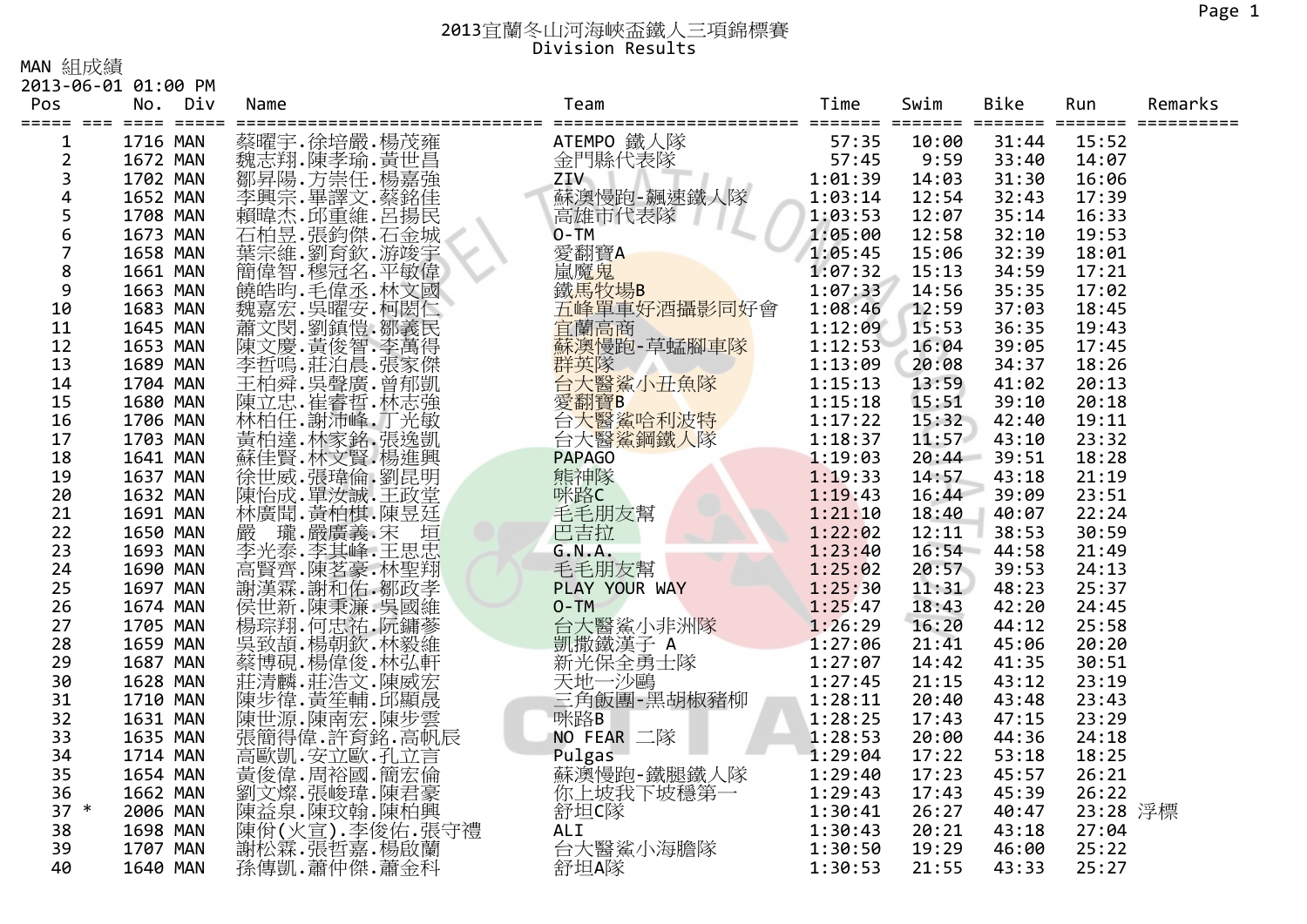| 41     | 1682 MAN |                                                                                                                                                                                                                             | 樹林保安                                                                                         | 1:31:16 | 44:26<br>20:31  | 26:21      |
|--------|----------|-----------------------------------------------------------------------------------------------------------------------------------------------------------------------------------------------------------------------------|----------------------------------------------------------------------------------------------|---------|-----------------|------------|
| 42 *   | 2008 MAN |                                                                                                                                                                                                                             | 太極102勇者無懼之二<br>太極102勇者無懼之一                                                                   | 1:31:21 | 21:31<br>46:17  | 23:34 浮標   |
| 43 *   | 2007 MAN |                                                                                                                                                                                                                             |                                                                                              | 1:32:01 | 22:22<br>46:18  | 23:22 浮標   |
| 44     | 1666 MAN |                                                                                                                                                                                                                             |                                                                                              | 1:33:02 | 55:32<br>16:31  | 21:01      |
| 45 *   | 2009 MAN |                                                                                                                                                                                                                             |                                                                                              | 1:33:28 | 42:54<br>29:13  | 21:22 浮標   |
| 46     | 1636 MAN |                                                                                                                                                                                                                             |                                                                                              | 1:34:14 | 46:59<br>21:23  | 25:53      |
| 47     | 1642 MAN |                                                                                                                                                                                                                             |                                                                                              | 1:34:26 | 17:24<br>47:59  | 29:04      |
| 48     | 1664 MAN |                                                                                                                                                                                                                             | 《父不好不三、经书是青客——我人名弟春——說人名弟春——說人名弟春——說人名                                                       | 1:35:09 | 19:04<br>53:56  | 22:10      |
| 49     | 1647 MAN |                                                                                                                                                                                                                             |                                                                                              | 1:35:25 | 17:43<br>47:09  | 30:33      |
| 50     | 1644 MAN |                                                                                                                                                                                                                             |                                                                                              | 1:35:59 | 28:21<br>45:00  | 22:39      |
| $51 *$ | 1699 MAN |                                                                                                                                                                                                                             | 二父缸波解洗出换新能一康新 <mark>遗</mark><br>小與鐵麗光保的二 <u>次的三角子,大多子,全主三十八年,有一次的三十八年的三十八年的三十八年的三十八年的三十八</u> | 1:36:08 | 24:53<br>41:26  | 29:51 未滿三人 |
| 52     | 1688 MAN |                                                                                                                                                                                                                             |                                                                                              | 1:36:14 | 21:09<br>52:48  | 22:19      |
| 53 *   | 2012 MAN |                                                                                                                                                                                                                             |                                                                                              | 1:36:22 | 23:45<br>50:16  | 22:23 浮標   |
| 54     | 1667 MAN |                                                                                                                                                                                                                             |                                                                                              | 1:36:23 | 44:24<br>30:14  | 21:46      |
| 55     | 1712 MAN |                                                                                                                                                                                                                             |                                                                                              | 1:36:34 | 25:59<br>45:37  | 24:58      |
| 56     | 1700 MAN |                                                                                                                                                                                                                             |                                                                                              | 1:36:45 | 24:59<br>49:37  | 22:10      |
| 57     | 1638 MAN |                                                                                                                                                                                                                             | 阿達快跑                                                                                         | 1:37:15 | 20:44<br>49:14  | 27:19      |
| 58 *   | 2011 MAN |                                                                                                                                                                                                                             | 休閒玟玟                                                                                         | 1:37:16 | 51:21<br>23:02  | 22:54 浮標   |
| 59     | 1695 MAN |                                                                                                                                                                                                                             | 南山好                                                                                          | 1:37:35 | 22:00<br>51:02  | 24:34      |
| 60     | 1709 MAN |                                                                                                                                                                                                                             | Handsome Men's Club                                                                          | 1:37:48 | 21:20<br>42:51  | 33:37      |
| 61     | 1660 MAN |                                                                                                                                                                                                                             |                                                                                              | 1:37:50 | 53:50<br>18:08  | 25:53      |
| 62     | 1679 MAN |                                                                                                                                                                                                                             |                                                                                              | 1:38:07 | 18:56<br>53:10  | 26:03      |
| 63     | 1646 MAN |                                                                                                                                                                                                                             |                                                                                              | 1:38:09 | 23:37<br>46:39  | 27:54      |
| 64     | 1678 MAN |                                                                                                                                                                                                                             | 凯撒鐵漢子 B<br>摩爾門鐵人<br>低調三人組<br>但是拉爾亞洲                                                          | 1:38:22 | 22:02<br>49:13  | 27:08      |
| 65     | 1713 MAN |                                                                                                                                                                                                                             | Taiwan Musketeers                                                                            | 1:38:26 | 16:10 1:01:27   | 20:51      |
| 66     | 1694 MAN |                                                                                                                                                                                                                             | 裕宏祥                                                                                          | 1:39:01 | 33:07<br>43:07  | 22:48      |
| 67     | 1696 MAN |                                                                                                                                                                                                                             | <b>AKT</b>                                                                                   | 1:39:19 | 22:16<br>45:51  | 31:13      |
| 68     | 1634 MAN |                                                                                                                                                                                                                             | NO FEAR $-\mathbb{K}$                                                                        | 1:39:23 | 20:19<br>43:10  | 35:55      |
| 69     | 1676 MAN |                                                                                                                                                                                                                             | 杏仁豆腐芝麻糊                                                                                      | 1:39:41 | 22:45<br>53:28  | 23:29      |
| 70     | 1711 MAN |                                                                                                                                                                                                                             | 三角飯團-哇沙米鮭魚<br>真男人<br>三角鐵                                                                     | 1:39:43 | $22:25 - 51:49$ | 25:30      |
| 71     | 1665 MAN |                                                                                                                                                                                                                             |                                                                                              | 1:40:25 | 19:57<br>53:42  | 26:47      |
| 72     | 1675 MAN |                                                                                                                                                                                                                             |                                                                                              | 1:41:13 | 26:23<br>52:23  | 22:27      |
| 73     | 1651 MAN |                                                                                                                                                                                                                             |                                                                                              | 1:42:16 | 23:30<br>50:19  | 28:28      |
| 74     | 1671 MAN |                                                                                                                                                                                                                             | 欣誼機車行<br>虎山岩<br>達能鐵人隊                                                                        | 1:42:50 | 23:09<br>50:30  | 29:12      |
| 75     | 1685 MAN |                                                                                                                                                                                                                             |                                                                                              | 1:42:55 | 48:17<br>19:48  | 34:51      |
| 76     | 1657 MAN |                                                                                                                                                                                                                             | 桃醫super man                                                                                  | 1:43:19 | 32:25<br>49:44  | 21:11      |
| 77     | 1648 MAN |                                                                                                                                                                                                                             | TsaiCJ                                                                                       | 1:43:28 | 21:04<br>52:36  | 29:49      |
| 78     | 1686 MAN |                                                                                                                                                                                                                             |                                                                                              |         | 34:56<br>47:15  | 21:35      |
| 79     | 1677 MAN |                                                                                                                                                                                                                             |                                                                                              |         | 23:55<br>52:08  | 28:28      |
| 80     | 1630 MAN |                                                                                                                                                                                                                             |                                                                                              |         | 20:57<br>58:20  | 25:47      |
| 81     | 1656 MAN |                                                                                                                                                                                                                             | - 能任利<br>鐵衛隊<br>景略A 1:44:30<br>景興跑2 1:45:30                                                  |         | 14:58 1:11:48   | 18:44      |
| 82     | 1684 MAN |                                                                                                                                                                                                                             | 一路像北七隊                                                                                       | 1:47:17 | 24:03<br>51:59  | 31:17      |
| 83     | 1655 MAN | {常常には、高いので、「無数・「小型利用」を発行・薬害の・「キー」を提供していないです。「非常感情」を感じています。「キー」を、「キー」を、「キー」を、「キー」を、「キー」を、「キー」を、「キー」を、「キー」を、「キー」を、「キー」を、「キー」を、「キー」を、「キー」を、「キー」を、「キー」を、「キー」を、「キー」を、「キー」を、「キー」を、「キー」を、「キー」を、「キー」を、「キー」を、「キー」を、「キー」を、「キー」を、「キー」を | CJTsai                                                                                       | 1:47:34 | 20:24<br>58:47  | 28:24      |
| 84     | 1627 MAN |                                                                                                                                                                                                                             | 林有良                                                                                          | 1:48:25 | 19:50<br>56:47  | 31:48      |
| 85     | 1643 MAN | ,黃瑋,林有春,林有自<br>梁兆翔,林楚傑,吳偉銓<br>梁兆翔,林楚傑,吳煒凡<br>康浩瑋,張皓翔,黃致維                                                                                                                                                                    | 幸福動力                                                                                         | 1:49:01 | 59:39<br>24:18  | 25:05      |
| 86     | 1692 MAN |                                                                                                                                                                                                                             | 台灣自游跑                                                                                        | 1:52:09 | 18:00 1:11:53   | 22:18      |
| 87     | 1715 MAN |                                                                                                                                                                                                                             | <b>BRG</b>                                                                                   | 1:55:10 | 21:41 1:04:52   | 28:37      |
|        |          |                                                                                                                                                                                                                             |                                                                                              |         |                 |            |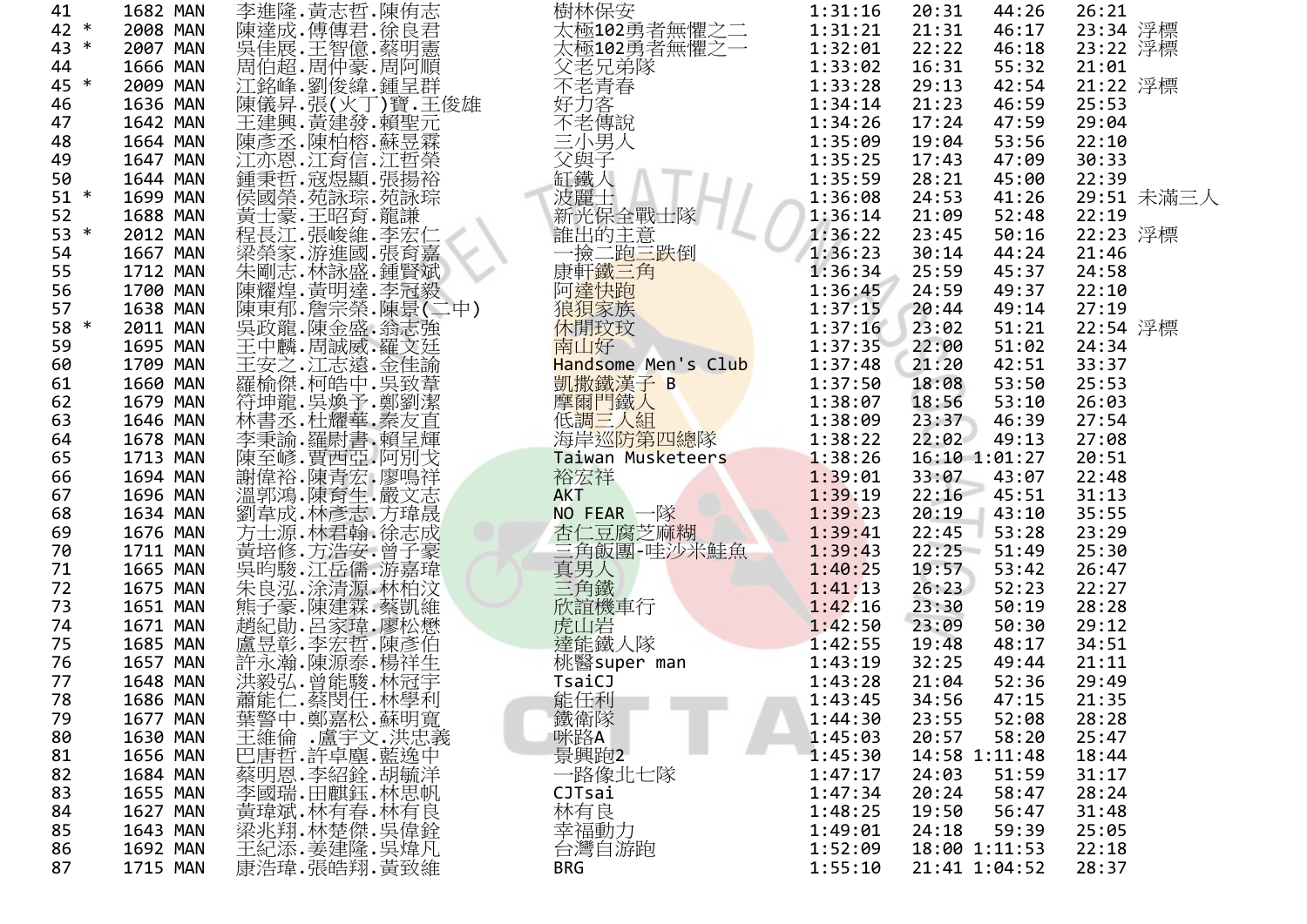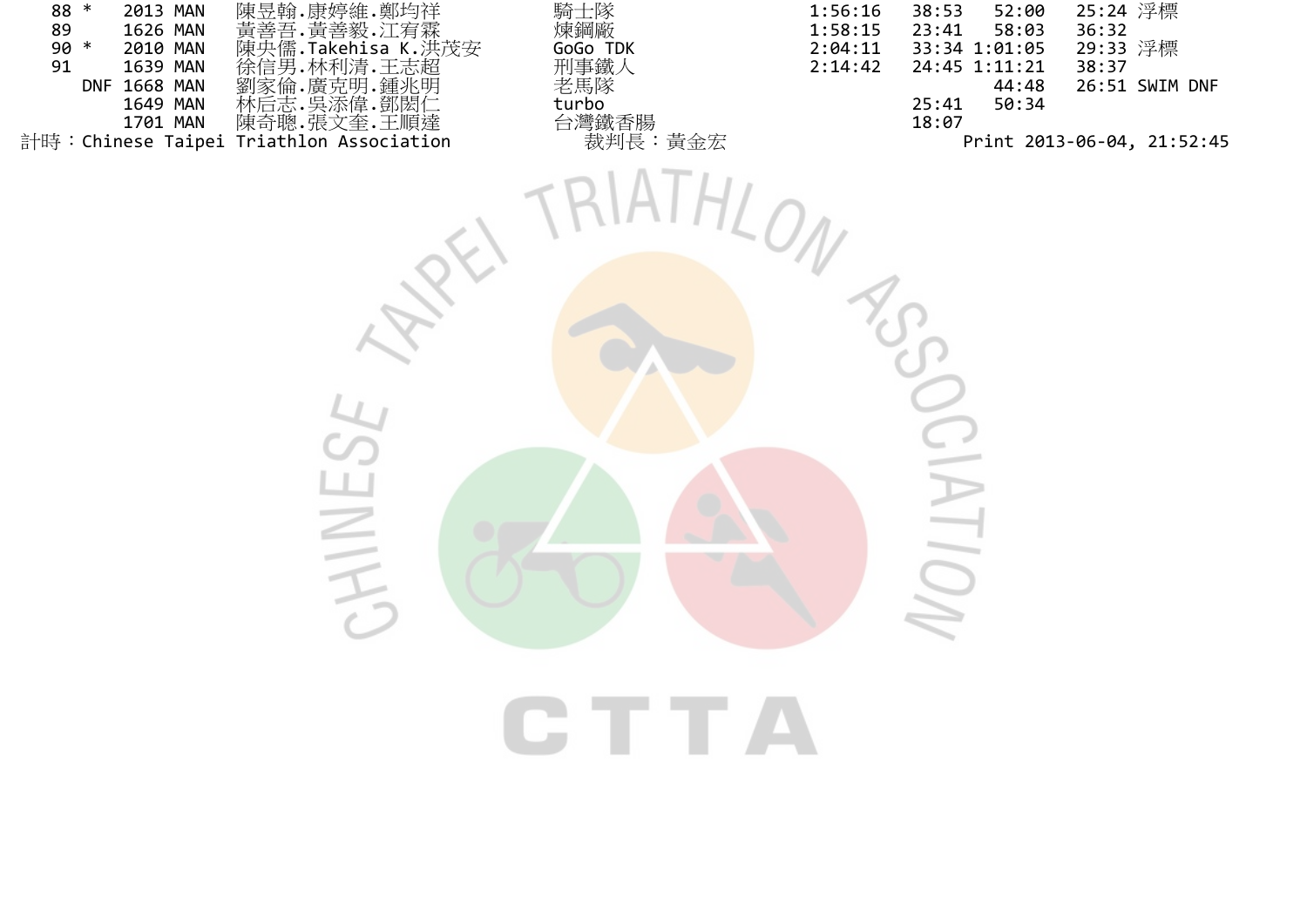MIX 組成績

2013‐06‐01 01:00 PM

| Pos<br>$===$<br>$=$ $=$ | No. Div<br>==== ===== === | Name |                                                          | Team<br>============     | Time    | Swim  | Bike  | Run      | Remarks    |
|-------------------------|---------------------------|------|----------------------------------------------------------|--------------------------|---------|-------|-------|----------|------------|
| 1                       | 1781 MIX                  |      | 許自雄.邱韋強.陳宇璿<br>都郁晴.黃彥霖.李宙諺                               | 朝向衛冕                     | 58:46   | 10:52 | 31:55 | 16:00    |            |
| $\overline{2}$          | 1787 MIX                  |      |                                                          | ATEMPO 鐵人隊               | 1:02:46 | 12:16 | 31:31 | 19:00    |            |
| 3                       | 1733 MIX                  |      | #李晨·許弘展·游申元<br>楊佳蓉·江立堯·杜彰彬<br>林淑瑰·林克難·方倫彬                | 熠誠自由行                    | 1:04:25 | 13:03 | 35:27 | 15:57    |            |
| 4                       | 1755 MIX                  |      |                                                          | 准娃隊<br>宜蘭縣自由車聯隊<br>鐵馬牧場A | 1:06:18 | 14:26 | 33:31 | 18:22    |            |
| 5<br>6                  | 1725 MIX                  |      |                                                          |                          | 1:12:04 | 17:55 | 36:13 | 17:57    |            |
|                         | 1754 MIX                  |      | 季胤呈.季亞欣.孫佩玲<br>劉柔希.董建隆.李威萱                               |                          | 1:14:19 | 10:43 | 38:12 | 25:25    |            |
| $\overline{7}$          | 1793 MIX                  |      |                                                          | 四零四科技                    | 1:16:33 | 20:05 | 38:55 | 17:34    |            |
| 8                       | 1784 MIX                  |      | 洪瑋庭.王昀婕.陳韋嘉<br>林其茂.郭儒靜.侯建良                               | 瘋狂嘎面<br>大象單車             | 1:17:11 | 14:18 | 43:17 | 19:36    |            |
| 9                       | 1780 MIX                  |      |                                                          |                          | 1:23:09 | 22:01 | 40:15 | 20:54    |            |
| 10                      | 1788 MIX                  |      | 席小芮.林瑋信.王曉涵<br>江佳蓉·廖泰鈞·李翰遠·                              | 台大醫鯊小珊瑚隊                 | 1:25:34 | 18:12 | 44:21 | 23:02    |            |
| 11                      | 1759 MIX                  |      |                                                          | 北埔地下室狂人C隊                | 1:26:49 | 18:56 | 43:14 | 24:40    |            |
| 12                      | 1743 MIX                  |      |                                                          | 桃醫super man              | 1:27:37 | 20:59 | 41:16 | 25:22    |            |
| 13                      | 1789 MIX                  |      | 孫國松.章雅萍.許應勃<br>陳東璘.羅有廷.陳文仲                               | 奇軒車隊                     | 1:29:00 | 21:46 | 47:28 | 19:47    |            |
| 14                      | 1753 MIX                  |      | 鄧仲涵. 余智暐. Daniel Ticker                                  | <b>HDJ</b>               | 1:30:40 | 18:28 | 52:31 | 19:42    |            |
| 15                      | 1757 MIX                  |      | 潘億行.林振川.黃麗甄                                              | 北埔地下室狂人A隊                | 1:31:00 | 15:10 | 48:57 | 26:53    |            |
| 16                      | 1723 MIX                  |      | 游昌憲·林詠潔·許書維                                              | <b>MAX</b>               | 1:31:02 | 15:31 | 50:45 | 24:46    |            |
| 17                      | 1795 MIX                  |      | "徐佩甄.邱創斌.陳伯霖<br>黃靖閔.蕭秉仁.陳德理<br>蘇芷等.吳裕達.葉文玉               | 清大動機02T                  | 1:31:11 | 20:26 | 47:32 | 23:14    |            |
| 18                      | 1790 MIX                  |      |                                                          | 奇軒車隊                     | 1:31:12 | 20:12 | 46:11 | 24:50    |            |
| 19                      | 1727 MIX                  |      |                                                          | 硬梆梆                      | 1:31:13 | 19:28 | 50:04 | 21:42    |            |
| 20                      | 1726 MIX                  |      | 蔡育澤.彭毓龍.林幼君                                              | 校隊                       | 1:31:49 | 18:02 | 49:41 | 24:07    |            |
| $21 *$                  | 1740 MIX                  |      | 張銘宏.江瑋芝.江瑋芝.<br>羅永安.廖鶯鈴.陳國維<br>許文儒.何定燕.蔡博仰               | PLAY YOUR WAY            | 1:32:11 | 12:35 | 47:26 |          | 32:11 未滿三人 |
| 22                      | 1792 MIX                  |      |                                                          | 丸子三鐵隊<br>丸子三鐵組           | 1:32:16 | 19:54 | 50:09 | 22:15    |            |
| 23                      | 1761 MIX                  |      |                                                          |                          | 1:32:24 | 20:51 | 40:51 | 30:43    |            |
| 24                      | 1782 MIX                  |      |                                                          | 捷運口單車店(長頸鹿隊)             | 1:32:25 | 23:24 | 45:03 | 23:59    |            |
| 25                      | 1752 MIX                  |      |                                                          | 《熱血玩咖·發》                 | 1:32:52 | 21:01 | 38:06 | 33:45    |            |
| 26                      | 1758 MIX                  |      |                                                          | 北埔地下室狂人的隊<br>風宇威         | 1:33:16 | 17:55 | 47:45 | 27:38    |            |
| 27                      | 1770 MIX                  |      |                                                          |                          | 1:33:51 | 18:23 | 51:15 | 24:14    |            |
| 28                      | 1749 MIX                  |      |                                                          | 《熱血玩咖·西》                 | 1:33:56 | 19:18 | 51:03 | 23:37    |            |
| 29                      | 1756 MIX                  |      | 陳柏伸.姚芝縈.李孟鴻<br>邱世偉.劉彥增.葉宇涵                               | 鐵三角<br>丸子車隊              | 1:34:19 | 23:21 | 39:21 | 31:39    |            |
| 30                      | 1791 MIX                  |      | 何晉斌.王慧芩.李時雨<br>徐克華.徐振堯.古育敏                               |                          | 1:34:43 | 27:32 | 40:46 | 26:26    |            |
| $31 *$                  | 2017 MIX                  |      |                                                          | 霸當家<br>我是運動員             | 1:34:52 | 29:16 | 45:04 | 20:33 浮標 |            |
| 32                      | 1736 MIX                  |      | 侯永騰.曾俊傑.江岳昀                                              |                          | 1:35:39 | 20:26 | 48:42 | 26:32    |            |
| 33                      | 1737 MIX                  |      | 蕭敦仁.陳彥吉.翁詩旻                                              | <b>CRK</b>               | 1:36:03 | 19:33 | 49:35 | 26:56    |            |
| 34                      | 1763 MIX                  |      | 「張克·張國·張國·楊子燕<br>沈遠漾·楊巧鈺·王凱弘<br>游承恩·謝漢霖·陳瑄<br>游承恩·謝漢霖·陳瑄 | 金金高                      | 1:36:28 | 17:25 | 49:39 | 29:24    |            |
| 35                      | 1735 MIX                  |      |                                                          | 微客鐵三角                    | 1:37:04 | 20:02 | 51:53 | 25:10    |            |
| 36                      | 1739 MIX                  |      |                                                          | PLAY YOUR WAY            | 1:37:14 | 13:32 | 51:09 | 32:34    |            |
| 37                      | 1750 MIX                  |      | 謝季璁.張凱堯.趙琪欣<br>劉昌杰.劉濬豪.劉怡婷                               | 《熱血玩咖·北》                 | 1:37:17 | 19:02 | 51:01 | 27:15    |            |
| 38                      | 1764 MIX                  |      |                                                          | 可以少5公里嗎                  | 1:37:46 | 18:58 | 52:02 | 26:47    |            |
| 39                      | 1742 MIX                  |      | 吳冠宏· 曾柏智· 許雅婷                                            | 桃醫super man              | 1:41:17 | 20:00 | 41:22 | 39:56    |            |
| 40 *                    | 2014 MIX                  |      | 李宗穎.周桂勗.謝惠安                                              | 微・鐵人                     | 1:41:27 | 24:39 | 52:37 | 24:12 浮標 |            |